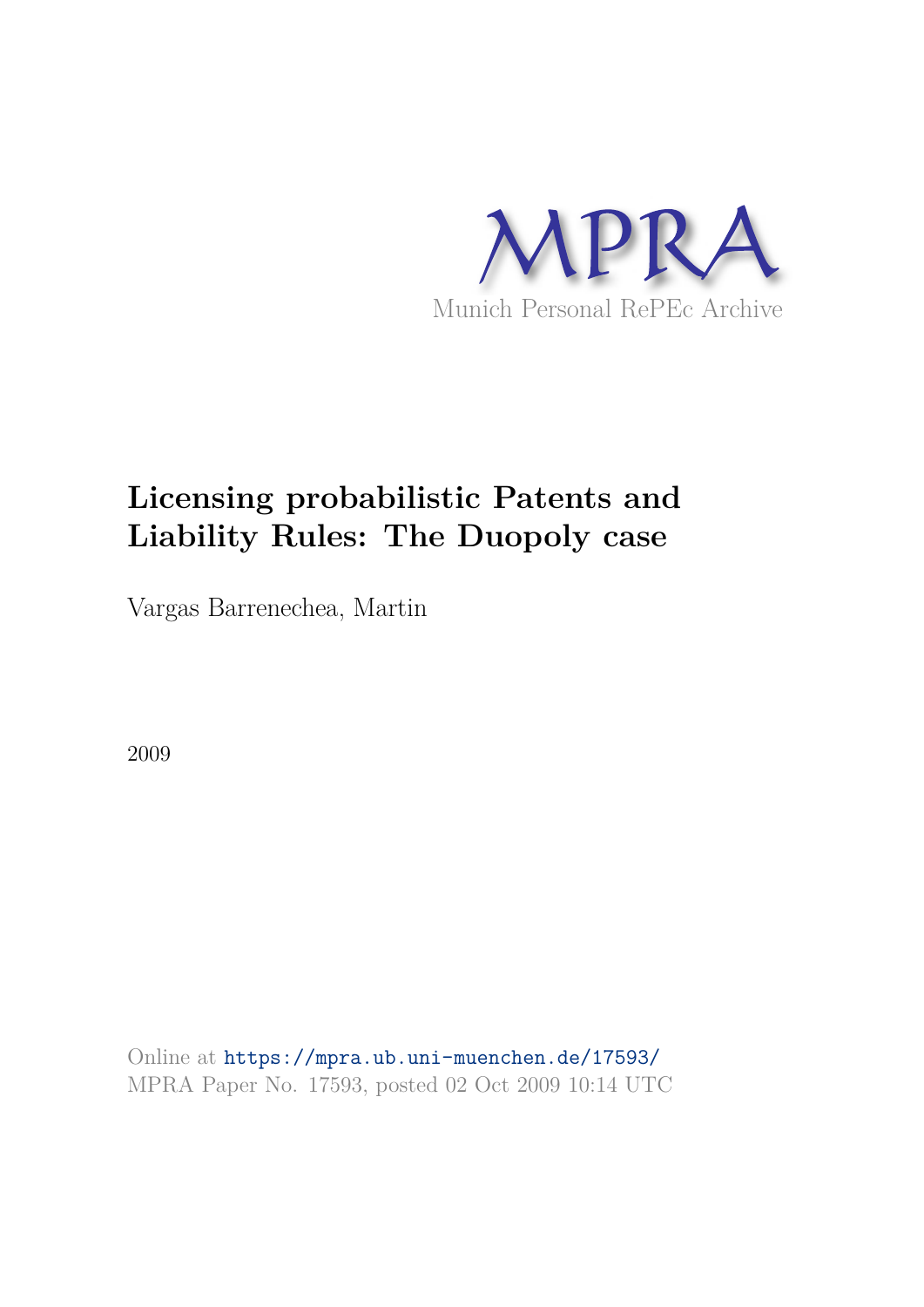# Licensing probabilistic patents and liability rules

#### Martin H. Vargas

#### September 30, 2009

#### **Abstract**

In this paper a dynamic game is used to compare licensing of a cost reduction innovations under lost profits (LP) and unjust enrichment (UE), both damage rules used by courts in the calculation of damages when a patent has been infringed.

The innovation, whose property right belongs to a firm (patent holder) has a positive probability to be declared invalid in a court. The market is composed by two homogeneous firms that compete in quantities (Cournot).

Licensing by using royalty rates is preferred compared with fixed fees, it is observable little licensing (just big innovations).

LP is better (almost all cases) than UE for the industry and society. However in the major of the cases consumers are better off under UE and in the major of cases LP benefits more to the patent holder.

## **1 Introduction**

One of the most important mechanisms made for to compensate and to award innovation is the *Patent System*. In this system there is an authority (i.e. the EPO in Europe) that gives rights of property on pieces of knowledge to an agent, this rights are known as *patents*.

Once a patent is granted, the patent holder has the exclusivity right to exploit the commercial potential of a innovation through a monopoly, by licensing to others or under other kind of contracts ( i.e. cross licensing).

Economists have been interested in the incentives for licensing. By thinking in the case of a inventor that license to a firm, it does because is not able to exploit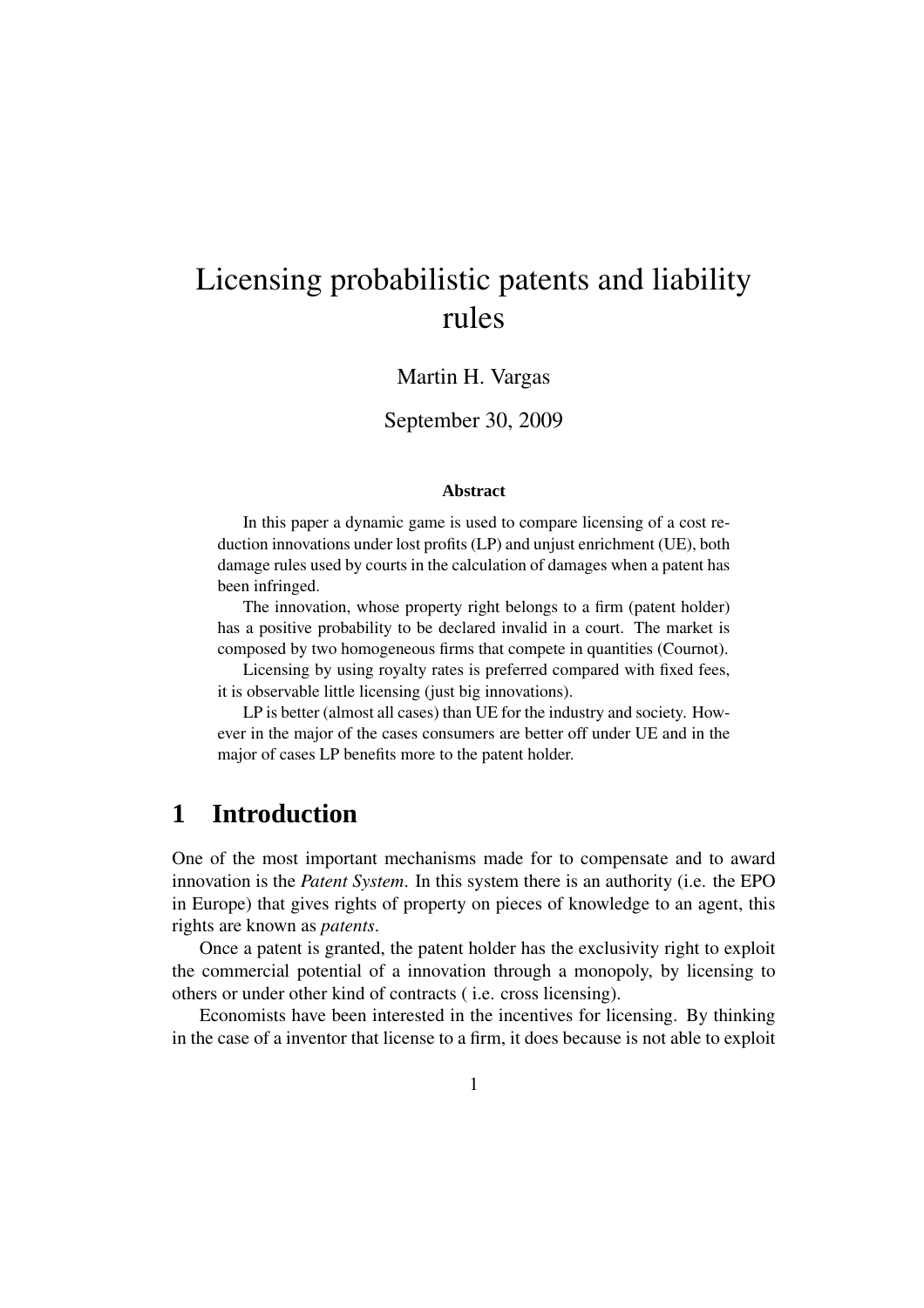the commercial potential of the innovation. However, licensing between competitors produces ambiguous results, i.e in a Bertrand competition licensing splits the monopoly profit, however it is expected licensing in markets with high level of differentiation.

Other topic that has received great interest for economists is the contractual mechanism of licensing. Licensing contracts can be summarized in the groups : licensing by a royalty rate, an fixed fee and a combination of both. The common approach has been game theory. In this approach the patent holder and one or several players are involved in a game of three stages:

- 1. at the first stage of the game, the patent holder decides how much to ask for the licenses and how many licenses he will offer;
- 2. at the second stage potential licensees decide whether to get the license or to use the backstop technology<sup>1</sup>;
- 3. finally in the last stage, firms compete in the market<sup>2</sup>.

The early literature has assume that patents are indisputable property rights*ironclad property rights*. Several authors have compared fixed fees against royalty rates under different conditions: insider/ outsider inventor and duopolistic/ monopolistic/ perfect competence. Sen and Tauman [2007] summarize and extend the early models. They consider a contract where royalties and fixed fees can be included together, the innovation is a cost reduction one (drastic or non-drastic<sup>3</sup>) and a outsider/incumbent inventor. They conclude that:

- 1. there is full diffusion of the innovation;
- 2. consumers are better off, firms are worse off and welfare is improved.
- 3. the optimal license contract includes a positive royalty rate for non-drastic innovations.
- 4. outsider innovator license by a fixed fee just if the market is a monopoly and the innovation is drastic.

<sup>&</sup>lt;sup>1</sup>The best technology available without the use of the innovation

<sup>&</sup>lt;sup>2</sup>see Kamien and Tauman [2002] and Sen and Tauman [2007] for a survey about licensing games under ironclad rights

 $3$ In the case of a drastic innovation, the industry becomes a monopoly unless licensing is allowed.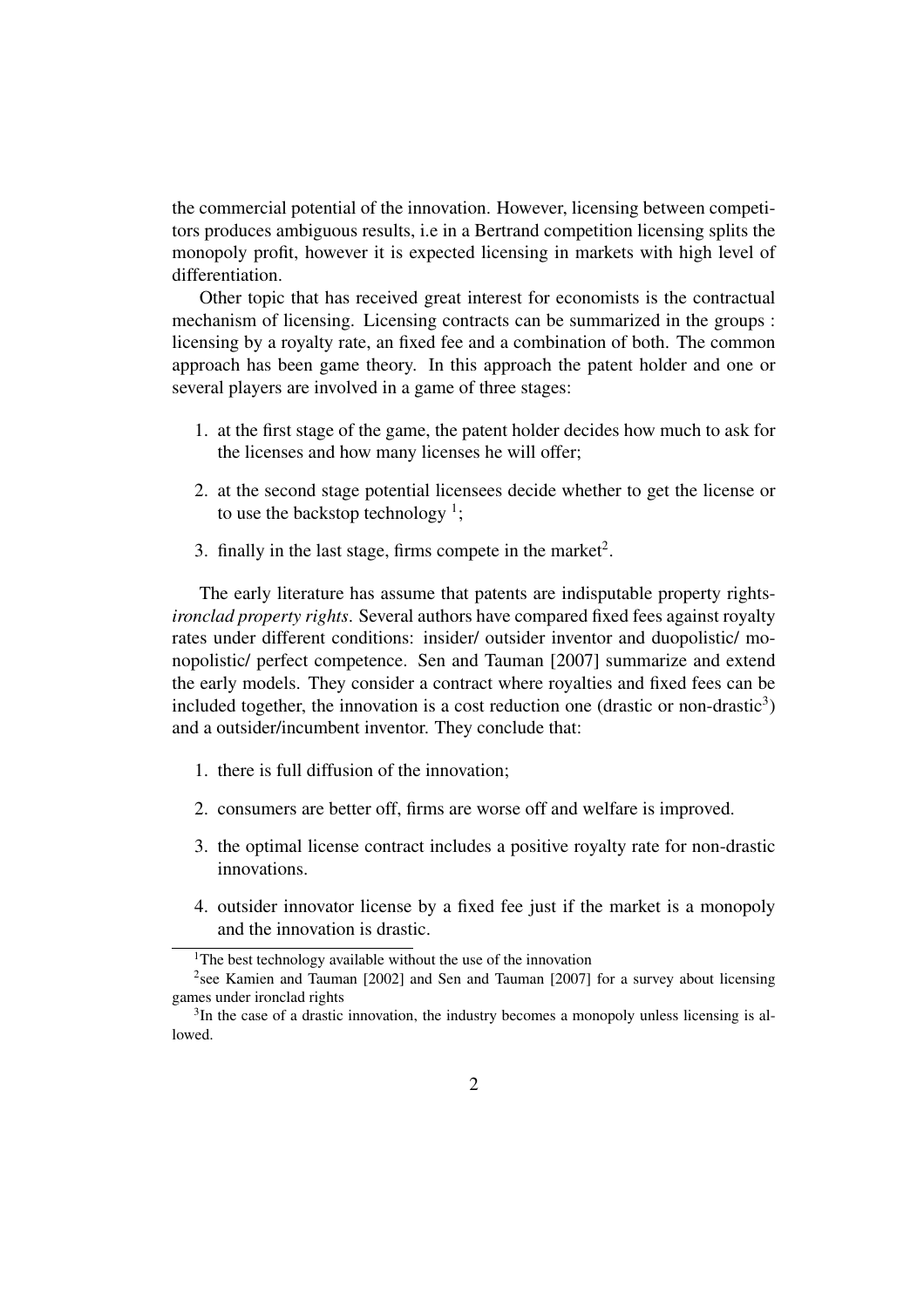In an ideal world should be expectable that, just the ideas that increase the well being of the society should be patented. But, in theory to select which ideas are valuable or which are not valuable, creates some collateral effects. One of them is the fact that patents could be declared invalid in a court procedure.

Lemley and Shapiro [2005] and others have pointed out that half of all litigated patents are found to be invalid, some of them with considerable commercial importance. Nowadays economists have changed the concept of patent as the right to sue others for infringement.

When potential users decide to infringe a patent, the patent holder could enforce the property rights by using the legal system, in this arena the patent holder will try to prove *infringement* and the infringer(s) will try to invalid the patent.

If the patent holder is successful to prove infringement, the court could authorize the a compensation or *damage payments* and could order other actions in order to enforce the property rights. Commonly two liability rules are used for to calculate damage payments: *Lost Profits (LP)* and *Unjust Enrichment (UE)* <sup>4</sup> .

When the inventor is incumbent in the market, damages could be calculated in different ways, the most common way to do it is using the LP rule or the UE rule, both rules are based in a profile scenario. This scenario is the *"no infringement"* scenario.

By comparing with the base scenario, LP compensate the share of profit lost by the patent holder caused by the infringement and UE transfers the competitor's profit excess to the patent holder.

The impacts of this damages have been studied in different contexts as vertical relationship and horizontal competition.

In the case of vertical relationship Schankerman and Scotchmer [2001] have analyzed how liability rules protect patents, they conclude that UE protect better the patent holder than LP in the case of research tools, however in the case of cost reduction innovations these results are reverse.

Anton and Yao [2007] explore the impacts of the LP rule on competence and innovation, assuming a linear demand scheme and a non-drastic innovation, they conclude that infringement is a dominant situation even under the use of different liability rules. In the other fold Choi [2009] compares different liability rules assuming a drastic innovation and a more general demand function, he concludes that LP benefits more to the patent holder.

The objective of this paper is to fill the gap left by the recent literature related with the licensing and damage rules, I try first to compare LP against UE, secondly

<sup>&</sup>lt;sup>4</sup> see Heath et al. for a complete comparison of damage rules between countries.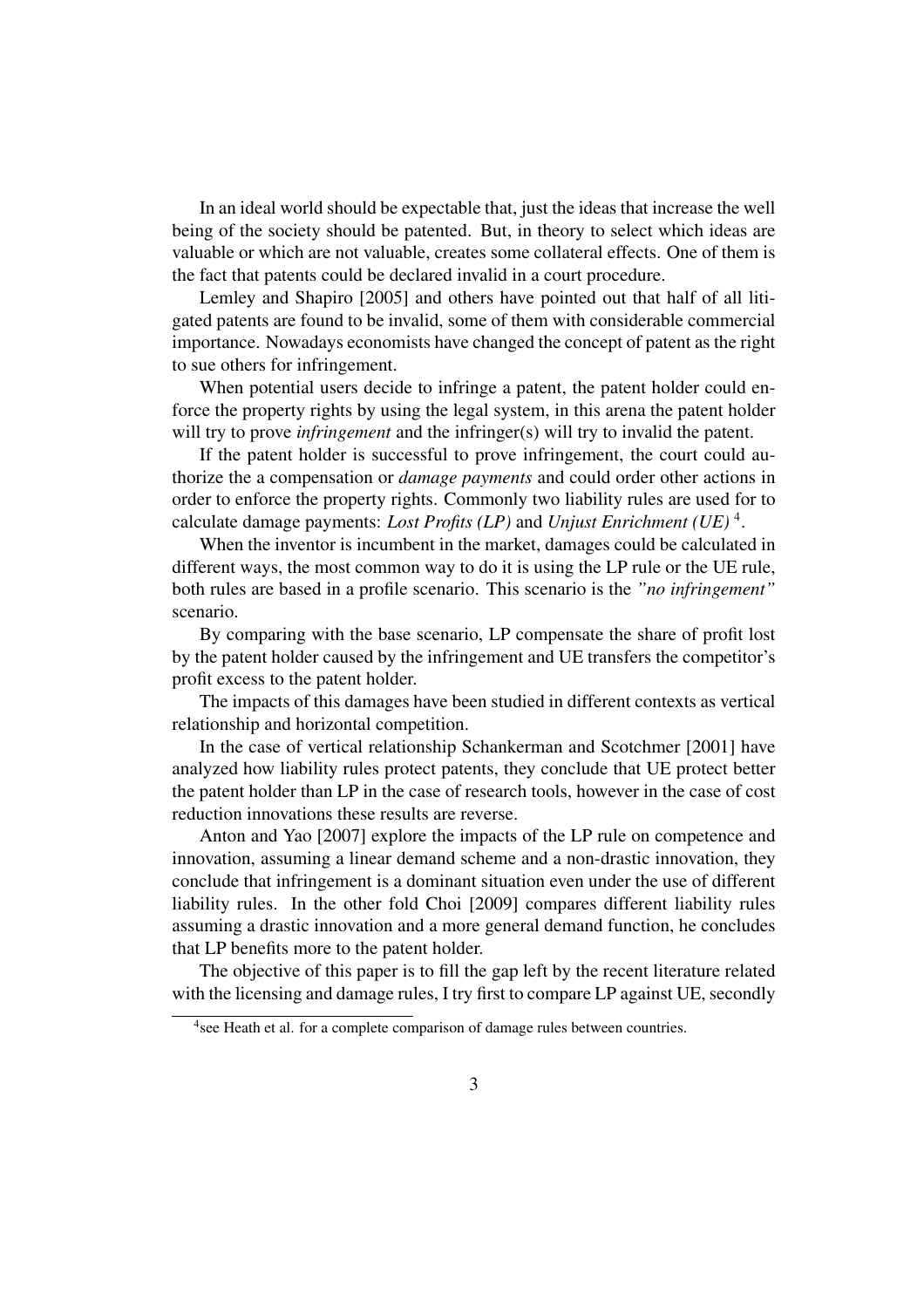I compare fixed fees against royalty rates and its relation with damage rules.

The starting point of my research is the contribution developed by Wang [1998], where he develops a duopoly model to study licensing under ironclad patents under a Cournot scenario. In this model royalty rate scheme is compared against fixed fee licensing for drastic and non-drastic innovations. Under this base model I added the development made by Anton and Yao and Choi (AYC) to include probabilistic patents in a take or leave it ex-post<sup>5</sup> licensing situation.

In a difference of AYC I use a simple linear demand with homogeneous firms and homogeneous costs, this specification allow me to study drastic and nondrastic innovations, also I compare the royalty rate scheme against the fixed fee scheme assuming probabilistic patents.

My results show that surprisingly licensing is not possible under UE and just big innovation are licensed under the LP rule, for another side it is showed that licensing using a royalty rate is better than a fixed fee scheme front the point of view of the patent holder. Finally, comparison analysis shows that LP protect better the patentee for big innovations and for small ones the patentee is better protected by UE.

The document is organized as follows. In the section 2 are established the assumptions and description of a licensing game. In the sections 3, 4 and 5 the game is solved. In section 6 a comparative analysis between LP and UE is executed. In section 7 the conclusions and important remarks of this work are analyzed. Proofs of the propositions are showed in the text and lengthy proofs are treated in an appendix.

#### **2 The Game**

The game is a non cooperative game that involves two players: patent holder (firm 1) and a competitor (firm 2), they produce the same good under fixed marginal costs c, and without loss of generality it is assume that  $c = 0$ .

Let  $p = 1 - q_1 - q_2$  be the inverse linear demand function that both face, where is used the subindex 1 for the patent holder and the subindex 2 for the competitor.

The *firm* 1 has a patented a cost reduction innovation that reduces the marginal cost in  $\gamma$ , where  $0 < \gamma$ .

Let  $\pi_i^s(q_i, q_j) = (1 + \gamma - q_1 - q_2)q_i$  be the profit function associated with the use of the new cost reduction innovation by the firm i and let  $\pi_i^i(q_i, q_j) = (1 - q_1 - q_2)q_i$ 

<sup>5</sup> ex-post innovation or ex-ante trial.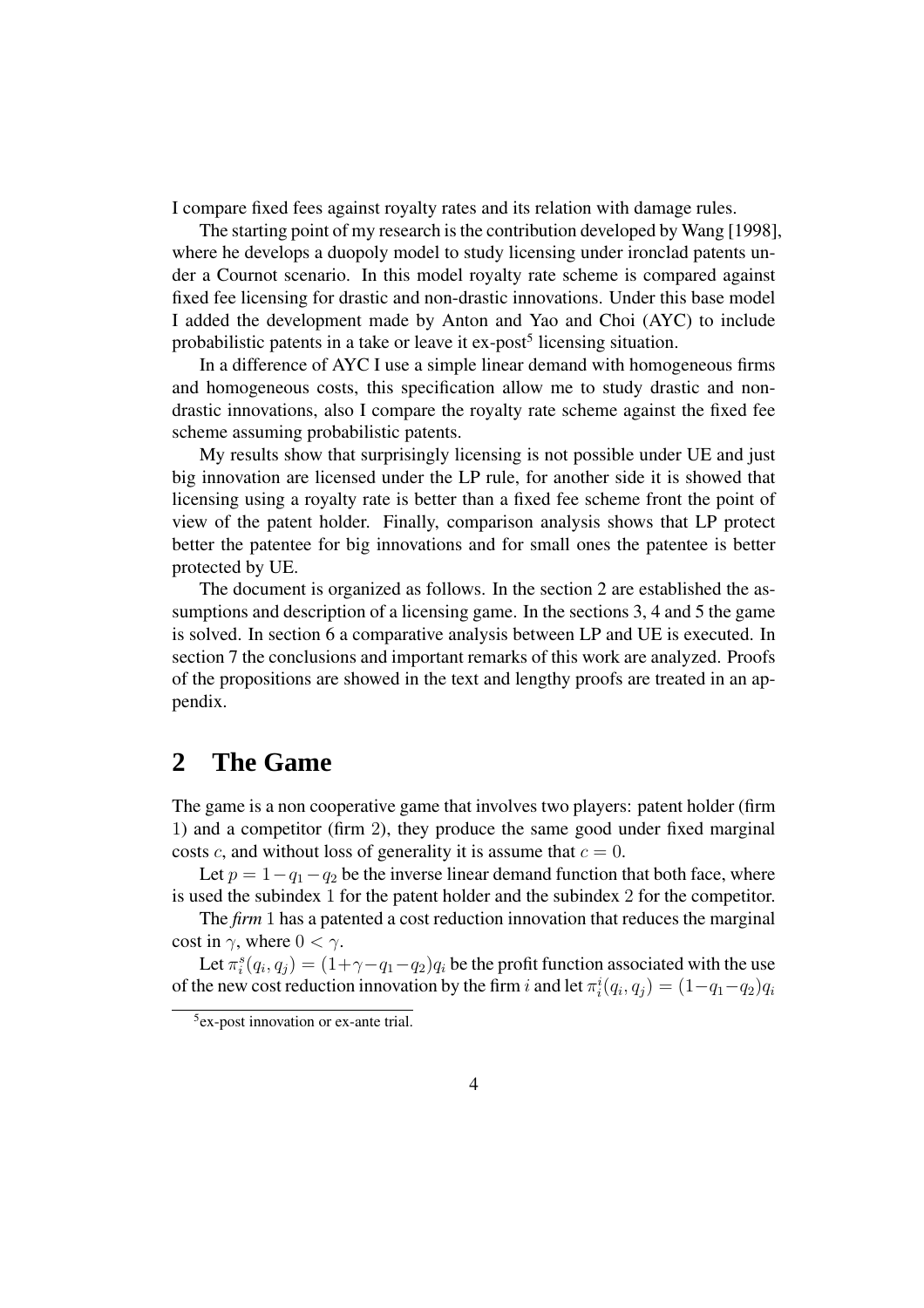be the profit function associated with the use of the old technology. Notice that the profit function for the patent holder is always  $\pi_1^s$ .

At the very beginning of the game the patent holder decides whether to license  $(\mathcal{L}')$  or not  $(\mathcal{N}')$ , if decides licensing offers a fixed fee  $(F)$  or a royalty rate $(r)$ , the offer is a take it or leave it.

In the second stage the competitor decides between three alternatives: 1) accept the offer of the patent holder when is offered  $(\mathcal{L})$ ; 2) uses the backstop technology ( $N$  or  $N'$ ) and 3) Infringe the patent ( $\mathcal I$  or  $\mathcal I'$ ) (see Figure 1below).

In the last stage the firms decide the quantities offered in the market as solution of a Cournot game. Once the competitor infringes the patent the patent holder reacts by starting a process in a court, with the objective to enforce its property rights.

The result of the trial is unknown, but there is a common knowledge probability  $\theta \in (0, 1)$  that the patent will be declared valid after the trial, this parameter also reflects the *strength of the patent*.

When the patent holder shows the existence of infringement, the court calculate damage payments, for calculations are considered LP and UE. The method going to be used by the court for calculate damages is common knowledge before trial.



Figure 1: Game tree (the royalty rate case)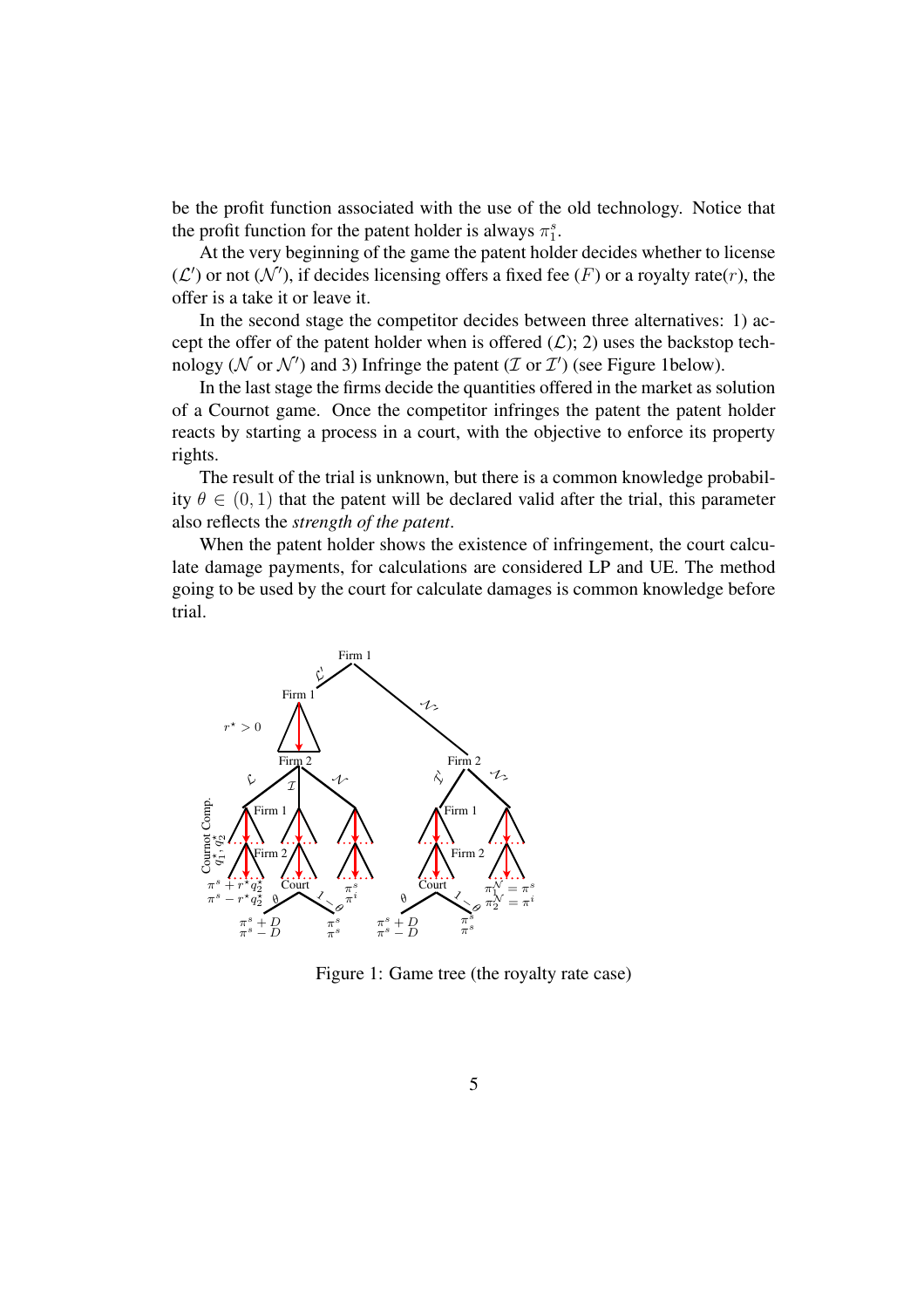Payoffs are characterized through the actions of the competitor, by example if the patent holder plays  $\mathcal{N}'$  and the competitor plays  $\mathcal{N}$ , the payoff obtained is the same that is obtained in the case when, the patent holder plays  $\mathcal{L}'$  and asks a royalty rate r and the competitor plays  $\mathcal{N}'$ , where in both situation players choose the same quantities.

Then by using this consideration the payoffs are:

- 1.  $\pi_1^{\mathcal{N}} = \pi_1^s(q_1, q_2)$  and  $\pi_2^{\mathcal{N}} = \pi_2^i(q_1, q_2)$ , when competitor plays  $\mathcal{N}$  the payoff for the players are.
- 2.  $\pi_1^{\mathcal{L}} = \pi_1^s(q_1, q_2) + L(q_2)$  and  $\pi_2^{\mathcal{L}} = \pi_2^s(q_1, q_2) L(q_2)$ , when competitor plays  $\mathcal{L}$ , notice that  $L$  is the license's fee (a fixed fee or a royalty rate).
- 3.  $\pi_1^{\mathcal{I}} = \pi_1^s(q_1, q_2) + \theta D(q_1, q_2)$  and  $\pi_2^{\mathcal{I}} = \pi_2^s(q_1, q_2) \theta D(q_1, q_2)$ , when competitor plays  $\mathcal{I}$ .  $D$  is the damage payment.

The solution criterion for the game described above is the *Sub-Game Perfect Nash Equilibrium (SPNE)*, that is going to be solved in the next three sections.

#### **3 Competition Stage**

Given a defined rule for the calculations of damages (LP or UE), a level of technology chosen by the incumbent firm  $(N, \mathcal{I}, \mathcal{L})$  and a licensing policy defined by the patent holder (to offer or not a license to the competitor using a fixed fee or a royalty rate), both firms compete by choosing quantities. This section is devoted to calculate the payoffs under different scenarios as a solution of the Cournot problem.

When the competitor decides to use the backstop technology  $(N)$ , the *Nash Equilibrium (NE)* is granted when

$$
(q_1^{\mathcal{N}}, q_2^{\mathcal{N}}) = \begin{cases} \left(\frac{1+2\gamma}{3}, \frac{1-\gamma}{3}\right) & \text{if } 0 < \gamma < 1\\ \left(\frac{1+\gamma}{2}, 0\right) & \text{if } 1 \le \gamma \end{cases}
$$
 (1)

As was noted by Arrow [1962] big innovations could permit to the patent holder to reduce the price till levels below the competitive prices, meaning that just the patent holder can remain in the market, this kind of innovations are called *drastic*. In this particular setup an innovation is *non-drastic* if  $0 \leq \gamma < 1$  and is defined *drastic* if  $\gamma \geq 1$ .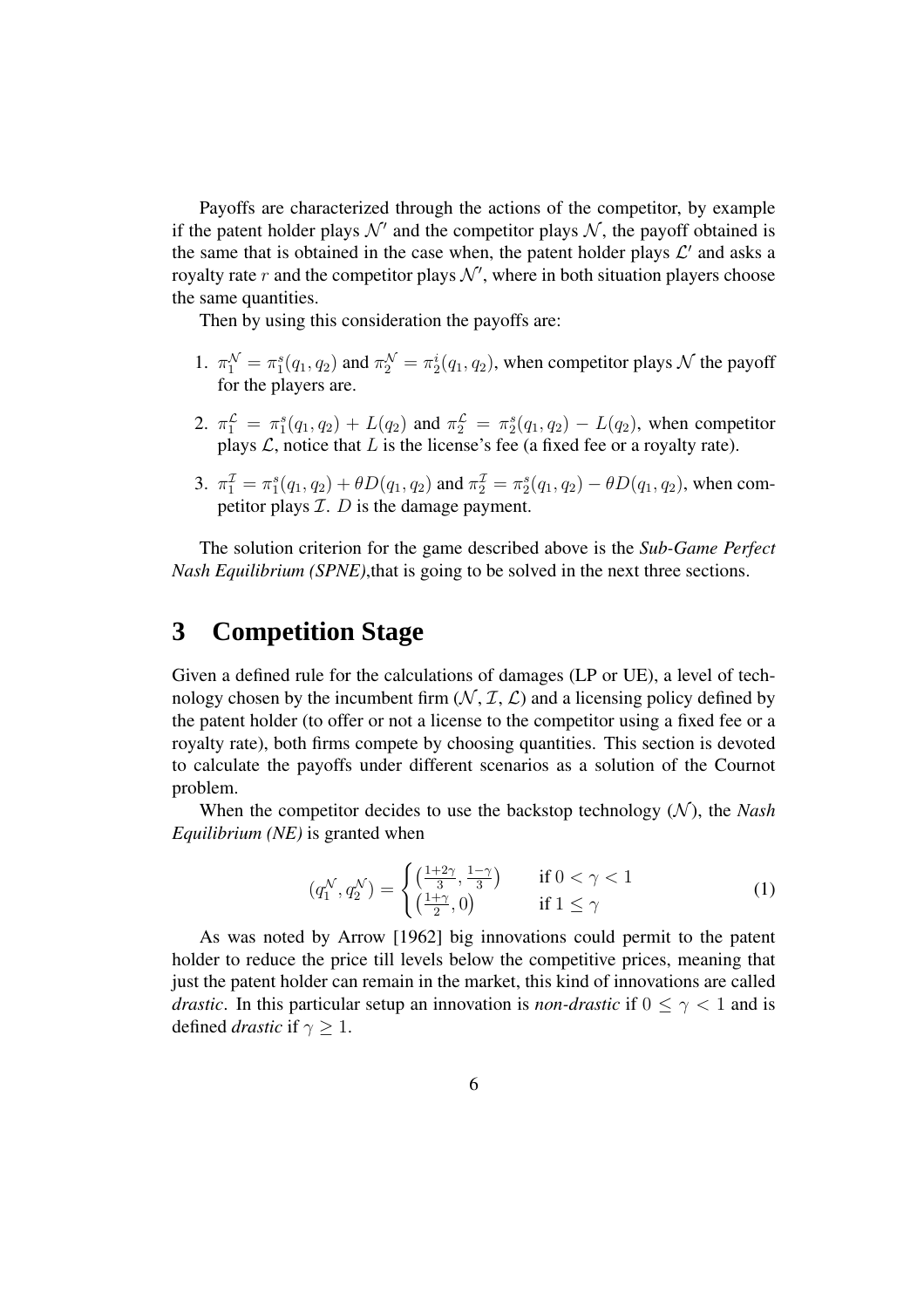Payoffs are

$$
\pi_1^{\mathcal{N}} = \begin{cases}\n\left(\frac{1+2\gamma}{3}\right)^2 & \text{if } 0 < \gamma < 1 \\
\left(\frac{1+\gamma}{2}\right)^2 & \text{if } 1 \le \gamma \\
\left(\frac{1-\gamma}{3}\right)^2 & \text{if } 0 < \gamma < 1\n\end{cases}
$$
\n
$$
\pi_2^{\mathcal{N}} = \begin{cases}\n\left(\frac{1-\gamma}{3}\right)^2 & \text{if } 0 < \gamma < 1 \\
0 & \text{if } 1 \le \gamma\n\end{cases}
$$
\n(2)

A more complex situation emerges when the competitor infringes the patent  $(\mathcal{I})$ , once infringement is played the patent holder will try to enforce the property rights by suing the incumbent firm. When the patent holder is successful in the court (gains the trial), it is assumed here that the court will calculate a damage payment based in the LP or UE rule.

$$
\pi_1^2 = (1 - q_1 - q_2 + \gamma)q_1 + \theta D(q_1, q_2)
$$
  
\n
$$
\pi_2^T = (1 - q_1 - q_2 + \gamma)q_2 - \theta D(q_1, q_2)
$$
\n(3)

Then the payoffs are characterized by eq.(3), notice that the first term of the r.h.s.  $(1 - q_i - q_j + \gamma)q_i$  is the profit gained by the sales and the second term are the damage payments  $\theta D(q_1, q_2)$ .

Basically UE and LP both need a comparison scenario of *"no infringement"*, here  $\pi_1^N$  is used as the comparison value when LP is the liability rule used by the court. Under LP damages are<sup>6</sup>.

$$
D^{LP} = \max \left\{ \pi_1^{\mathcal{N}} - (1 - q_1 - q_2 + \gamma) q_1, 0 \right\}
$$
 (4)

When the court uses UE as liability rule, the damage  $(D^{UE})$  is the excess of profit of the competitor respect to  $\pi_2^{\mathcal{N}}$ , then

$$
D^{UE} = \max\left\{ (1 - q_1 - q_2 + \gamma) q_2 - \pi_2^{\mathcal{N}}, 0 \right\}
$$
 (5)

The NE when damages are calculated by using the LP rule, and when the incumbent firm decides to infringe the patent deserves a special treatment. Given the structure of the damage rules quantities affect the level of damages, so then, the expected damage has effects on the equilibrium quantities.

<sup>&</sup>lt;sup>6</sup>Interested readers could see Anton and Yao [2007] for a more detailed analysis for non drastic innovation and a more general linear demand.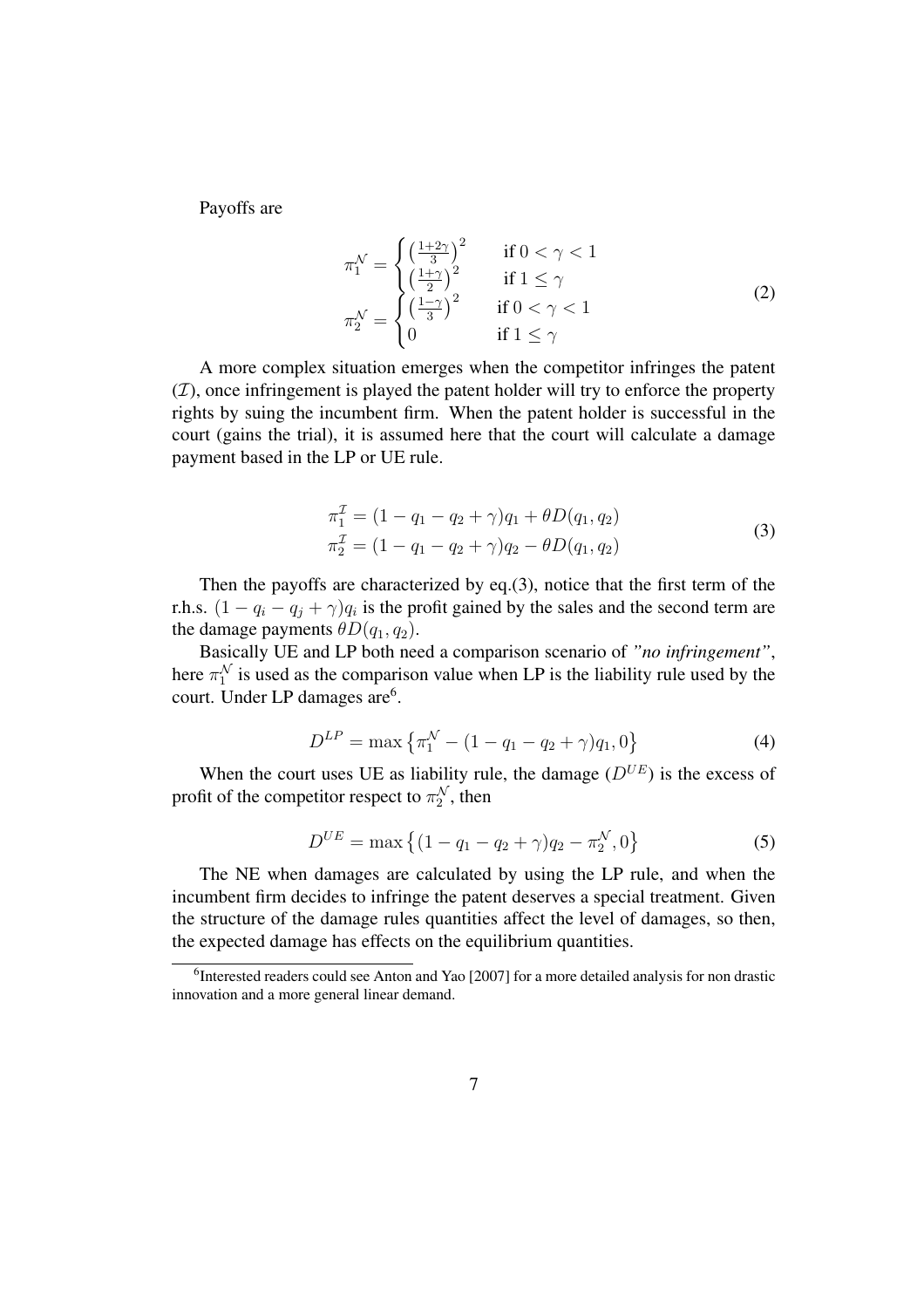**Lemma 1.** *The Cournot solution when competitor infringes and court uses LP rule for calculate damages is,*

$$
(q_1^{\mathcal{I},\mathcal{LP}}, q_2^{\mathcal{I},\mathcal{LP}}) = \begin{cases} \left(\frac{1+2\gamma}{3}, \frac{1-\gamma}{3}\right) & \text{if } \gamma < \frac{\theta}{3-2\theta} \\ \left(\frac{1+\gamma}{3-\theta}, (1-\theta)\frac{1+\gamma}{3-\theta}\right) & \text{if } \gamma \ge \frac{\theta}{3-2\theta} \end{cases}
$$
(6)

, it produces

$$
\pi_1^{\mathcal{I},\mathcal{LP}} = \begin{cases}\n\left(\frac{1+2\gamma}{3}\right)^2 & \text{if } 0 < \gamma < \frac{\theta}{3-2\theta} \\
\left(1-\theta\right)\left(\frac{1+\gamma}{3-\theta}\right)^2 + \theta\left(\frac{1+2\gamma}{3}\right)^2 & \text{if } \frac{\theta}{3-2\theta} \le \gamma < 1 \\
\left(1-\theta\right)\left(\frac{1+\gamma}{3-\theta}\right)^2 + \theta\left(\frac{1+\gamma}{2}\right)^2 & \text{if } \gamma \ge 1 \\
\left(\frac{1+2\gamma}{3}\right)\left(\frac{1-\gamma}{3}\right) & \text{if } 0 < \gamma < \frac{\theta}{3-2\theta} \\
\left(\frac{1+\gamma}{3-\theta}\right)^2 - \theta\left(\frac{1+2\gamma}{3}\right)^2 & \text{if } \frac{\theta}{3-2\theta} \le \gamma < 1 \\
\left(\frac{1+\gamma}{3-\theta}\right)^2 - \theta\left(\frac{1+\gamma}{2}\right)^2 & \text{if } \gamma \ge 1\n\end{cases}\n\tag{7}
$$

When  $q_2^{\mathcal{I},\mathcal{LP}} = q_2^{\mathcal{N}}$  eq. (6), the patent holder gets the same profit that in the situation of no infringement. However, the competitor stays in a better situation because enjoys a lower cost and produce the same quantity that should be produced under no infringement. Anton and Yao [2007] calls this equilibrium *Passive Infringement*, because the damage payment does not reflect the effects of the infringement.

When  $\gamma > \frac{\theta}{3-2\theta}$  damage payments calculated with the lost profit rule are positive in equilibrium, then in equilibrium a *Active Infringement* is present.

**Lemma 2.** *The Cournot solution when competitor infringes and court uses UE as liability rule is,*

$$
(q_1^{\mathcal{I},\mathcal{UE}}, q_2^{\mathcal{I},\mathcal{UE}}) = \left( (1-\theta) \frac{1+\gamma}{3-\theta}, \frac{1+\gamma}{3-\theta} \right) \tag{8}
$$

Results in the lemmas 1 and 2 cannot be considered trivial, because the best replies that produces the NEs are non-smooth in both cases. Proofs of this lemmas are considered in the appendix<sup>7</sup>.

 $7$ Anton and Yao [2007] have been proved the lemma 1 and have claim that the lemma 2 is true, in the appendix I offer the proof for the lemma 2 and an alternative proof for the lemma 1.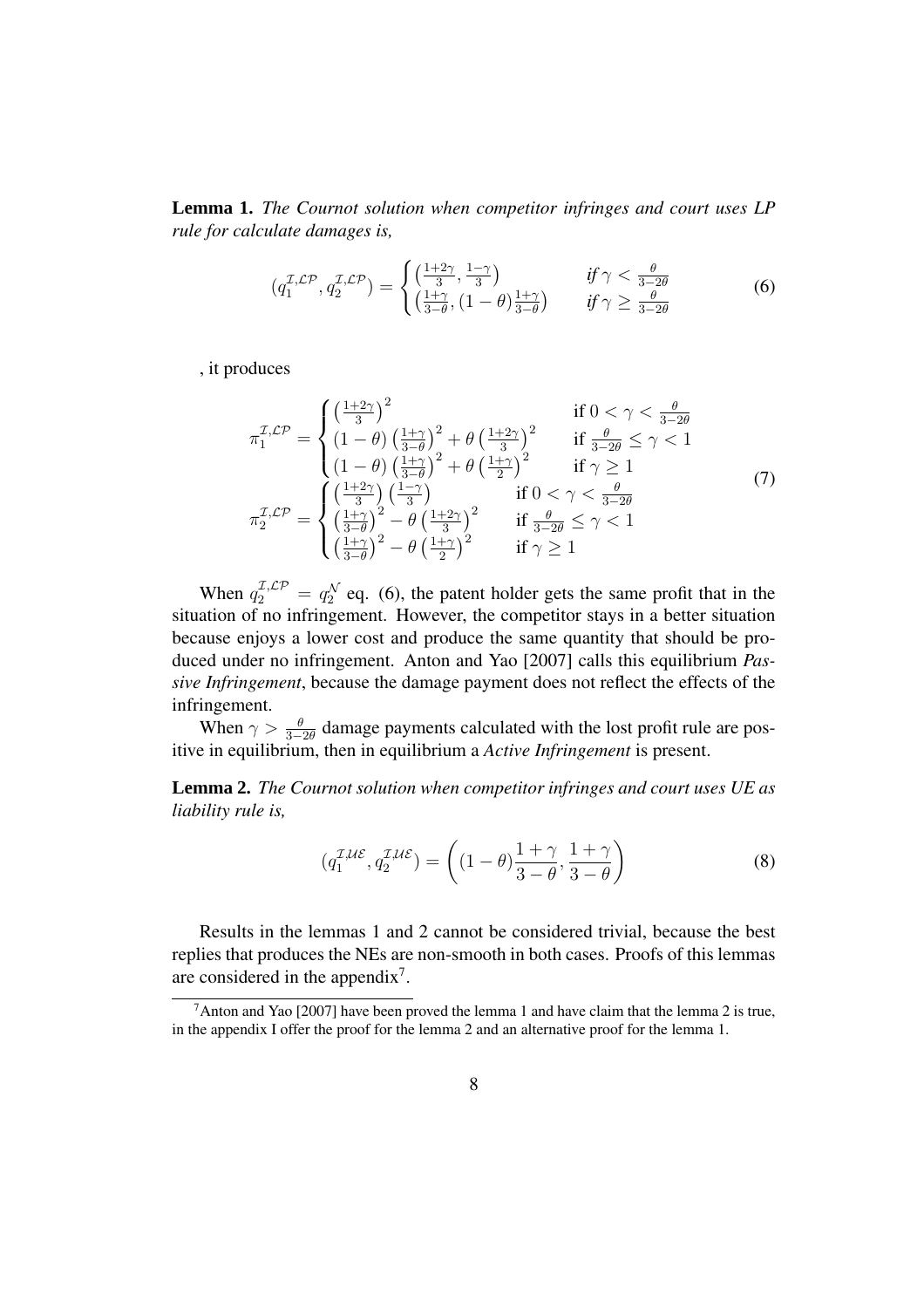By using the lemma 2,

$$
\pi_1^{\mathcal{I},\mathcal{UE}} = \begin{cases}\n\left(\frac{1+\gamma}{3-\theta}\right)^2 - \theta \left(\frac{1-\gamma}{3}\right)^2 & \text{if } 0 < \gamma < 1 \\
\left(\frac{1+\gamma}{3-\theta}\right)^2 & \text{if } \gamma \ge 1 \\
\pi_1^{\mathcal{I},\mathcal{UE}} = \begin{cases}\n(1-\theta) \left(\frac{1+\gamma}{3-\theta}\right)^2 + \theta \left(\frac{1-\gamma}{3}\right)^2 & \text{if } 0 < \gamma < 1 \\
(1-\theta) \left(\frac{1+\gamma}{3-\theta}\right)^2 & \text{if } \gamma \ge 1\n\end{cases}\n\end{cases}\n\tag{9}
$$

When the competitor accepts the offer  $(L)$  against a given fixed fee  $(F)$  or a given royalty rate  $(r)$ , the following NEs are obtained: in the fixed fee case

$$
\left(q_1^{\mathcal{L},\mathcal{F}}, q_2^{\mathcal{L},\mathcal{F}}\right) = \left(\frac{1+\gamma}{3}, \frac{1+\gamma}{3}\right) \tag{10}
$$

; and for a given royalty rate  $(r)$ 

$$
\left(q_1^{\mathcal{L},\mathcal{R}}, q_2^{\mathcal{L},\mathcal{R}}\right) = \left(\frac{1+\gamma+r}{3}, \frac{1+\gamma-2r}{3}\right) \tag{11}
$$

these results produce the following payoffs: for the fixed fee case

$$
\pi_1^{\mathcal{L},\mathcal{F}} = \left(\frac{1+\gamma}{3}\right)^2 + F
$$
  
\n
$$
\pi_2^{\mathcal{L},\mathcal{F}} = \left(\frac{1+\gamma}{3}\right)^2 - F
$$
\n(12)

; and

$$
\pi_1^{\mathcal{L}, \mathcal{R}} = \left(\frac{1 + \gamma + r}{3}\right)^2 + r \frac{1 + \gamma - 2r}{3}
$$
\n
$$
\pi_2^{\mathcal{L}, \mathcal{R}} = \left(\frac{1 + \gamma - 2r}{3}\right)^2 \tag{13}
$$

for the royalty rate case.

## **4 Competitor's Technology Stage**

By assuming that the policy offered by the patent holder is known, it means the kind of contract offered (royalty rate or fixed fee). For to solve the game is necessary to analyze the behavior of the competitor respect to the technology choice, where the alternatives are:

- 1. not infringe the patent  $N$  (use the backstop technology);
- 2. infringe the patent  $\mathcal I$  (use the new technology without a permission of the patent holder);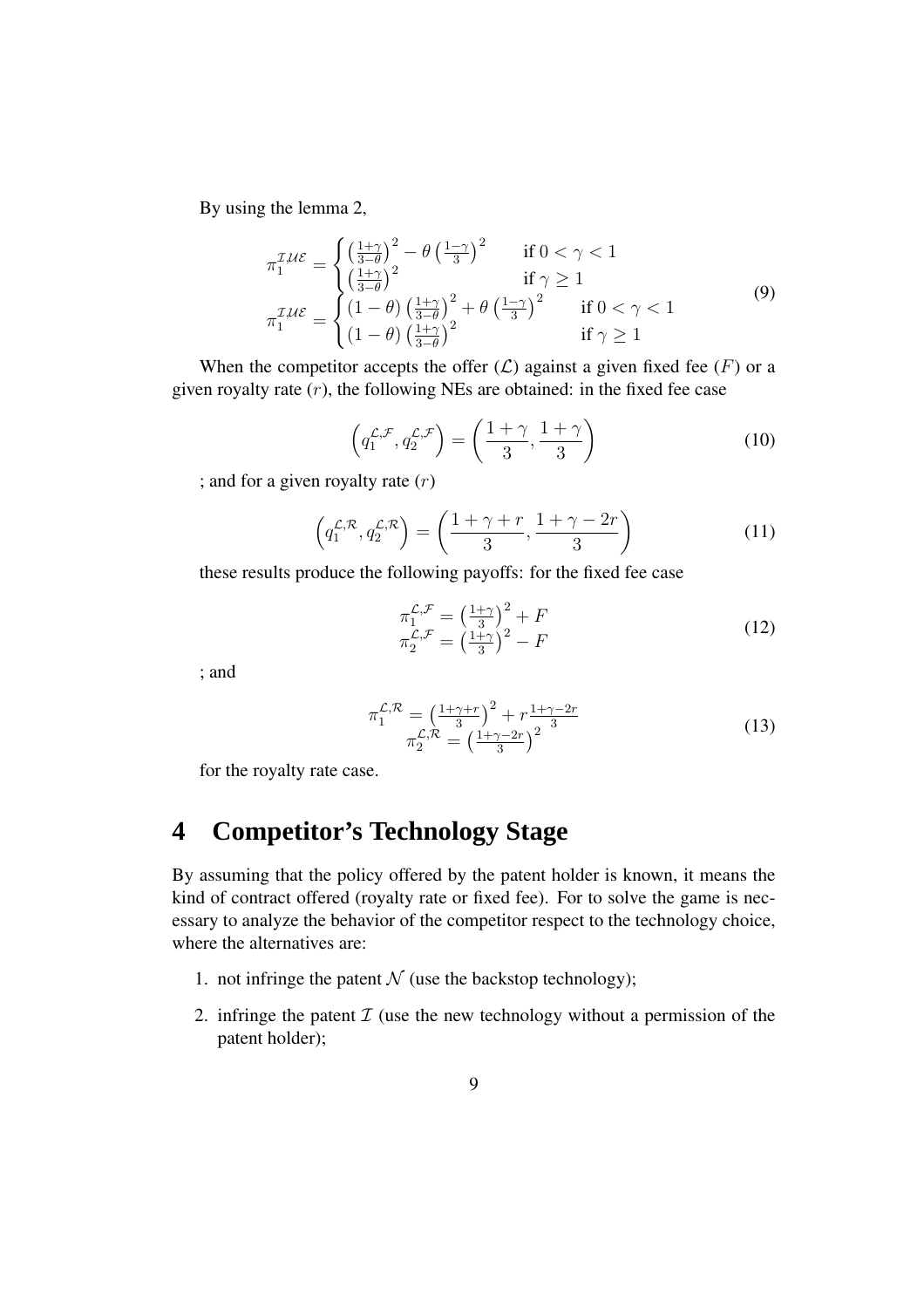3. accept to pay for the use the new technology if a license is offered  $\mathcal{L}$ .

**Lemma 3.** If the courts calculates damages using the LP rule or the  $\text{UE} \, \pi_2^{\mathcal{I}} \geq \pi_2^{\mathcal{N}}$ .

Lemma 3 says that the competitor always prefer to infringe instead to use the backstop technology independently of the liability rule<sup>8</sup>. Then so, it is necessary to just compare the competitor's payoff under licensing  $\pi_2^{\mathcal{L}}$  against the payoff under infringement  $\pi_2^2$ .

Let  $\underline{F}$  be a fixed fee  $F \ge 0$  such that  $\pi_2^{\mathcal{L},\mathcal{F}} - \pi_2^{\mathcal{I}} = 0$ , then

$$
\underline{F} = \left(\frac{1+\gamma}{3}\right)^2 - \pi_2^{\mathcal{I}} \tag{14}
$$

, notice that if  $E$  is negative there is no positive fixed fee that makes the licensing option as good as infringe for the competitor. In the appendix is proved that

**Lemma 4.**  $\underline{F}^{LP} \geq 0$  *but*  $\underline{F}^{UE} \geq 0$  *just if*  $\gamma \geq \delta_1$ *, where* 

$$
\delta_1 = \frac{12 - 5\theta + \theta^2 - 2\sqrt{(3 - \theta)^2(3 + \theta)}}{6 - 7\theta + \theta^2}
$$

For the case of licensing under a royalty rate, let  $\underline{r}$  be a royalty rate  $r \geq 0$  that makes  $\pi_2^{\mathcal{L}, \mathcal{R}} - \pi_2^{\mathcal{I}} = 0$ , then if exists

$$
\underline{r} = \frac{1 + \gamma - 3\sqrt{\pi_2^2}}{2} \tag{15}
$$

From eq. 12 and 13:

- 1.  $\partial(\pi_2^{\mathcal{L},\mathcal{F}} \pi_2^{\mathcal{I}})/\partial F < 0;$ 2.  $\partial(\pi_2^{\mathcal{L},\mathcal{R}}-\pi_2^{\mathcal{I}})/\partial r < 0$ 3.  $\pi^{\mathcal{L},\mathcal{F}} = \pi^{\mathcal{L},\mathcal{R}} > 0$  if  $F = r = 0$
- 4.  $\pi^{\mathcal{L},\mathcal{F}}$  and  $\pi^{\mathcal{L},\mathcal{R}}$  are bounded.

<sup>8</sup>This result is also true under other liability rules as *lost royalties* and for more general specifications, see AYC.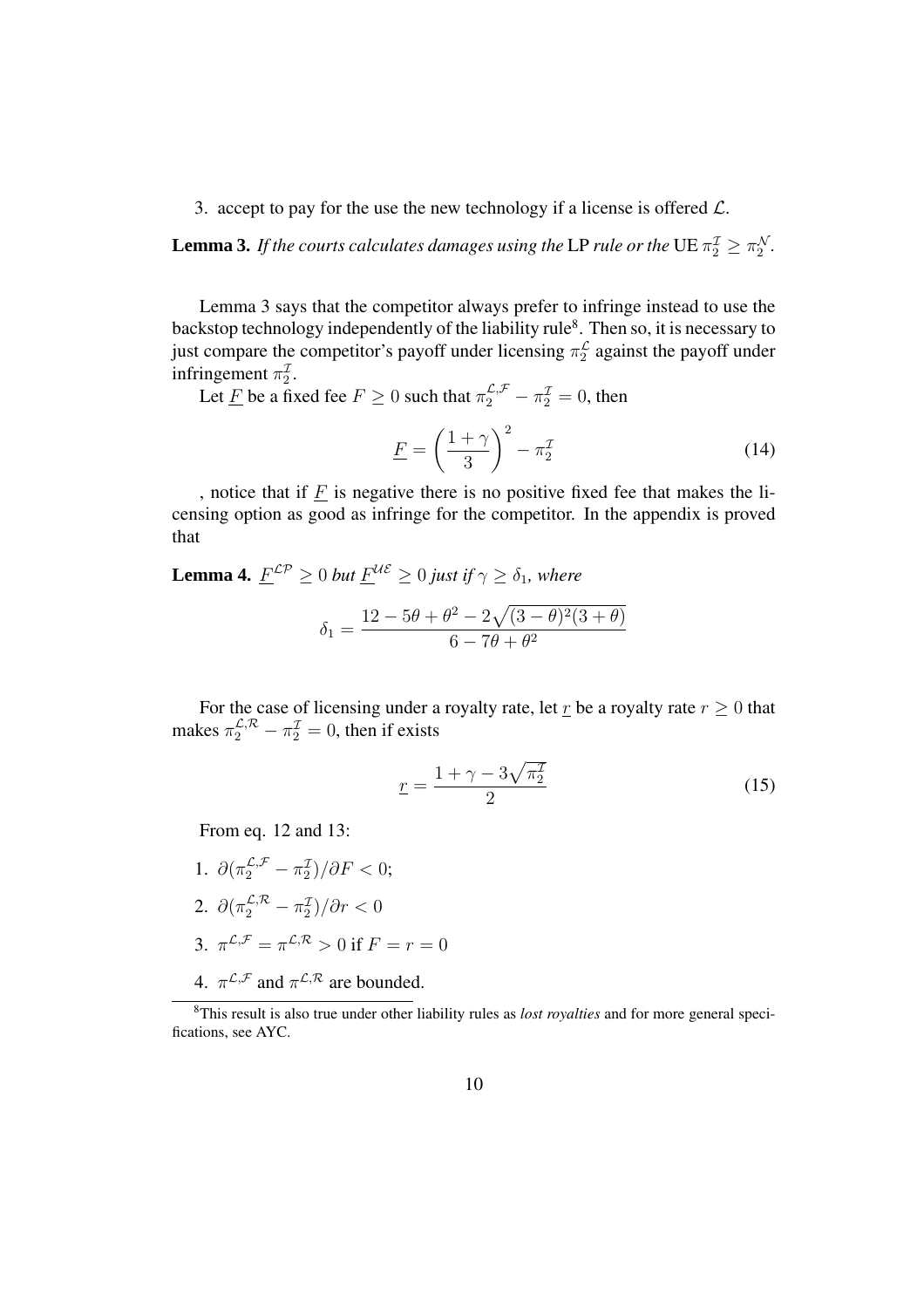then so, it is possible to create a one to one function between  $\underline{r}$  and  $\underline{F}$ , in consequence

**Lemma 5.**  $F > 0$  *iff*  $r > 0$ 

by using the lemma 4 and 5, it is establish that

**Lemma 6.** In the LP case always exist a positive fixed fee  $\underline{F}$  (or royalty rate  $\underline{r}$ ) such that  $\pi_2^{\mathcal{L},\mathcal{F}} \geq \pi_2^{\mathcal{I},\mathcal{LP}}$  (or  $\pi_2^{\mathcal{L},\mathcal{R}} \geq \pi_2^{\mathcal{I},\mathcal{LP}}$ ). However in the UE case the last *statement is true just for*  $\gamma > \delta_1$ *.* 

## **5 Licensing Stage**

,

In a take it or leave it bargaining, the patent holder will ask for the fixed fee that makes the competitor indifferent between take the license or to infringe.

From eq. 12 it is observable that the patent holder will choose the greater  $F$ that makes the competitor enjoys the same profit than under infringement, so then

 $F^* = \underline{F}$ 

In the case of the royalty rate from the eq. 13 it is easy to see that the patent holder gets the maximum level of fees when  $r = \frac{1+\gamma}{2}$  $\frac{1+\gamma}{2}$  and  $\pi_2^{\mathcal{L},\mathcal{R}} = 0$ , because  $\underline{r} \leq \frac{1+\gamma}{2}$  $\frac{+ \gamma}{2}$ , so then, the patent holder will ask

$$
r^* = \underline{r}
$$

as a royalty rate in exchange of a license, summarizing

**Lemma 7.** *When a licensing contract if offered the patent holder will ask for*  $F^* = \underline{F}$  ( $r^* = \underline{r}$ ) when a fixed fee (royalty rate) is asked against the license.

By using the definition of  $\underline{r}$  (eq. 15) in the payoff function  $\pi_1^{\mathcal{L}, \mathcal{R}}$  from eq.13, the patent holder's payoff is

$$
\pi_1^{\mathcal{L},\mathcal{R}} = \left(\frac{1+\gamma}{2}\right)^2 - \frac{5}{4}\pi_2^{\mathcal{I}}
$$
\n(16)

From eq. 14,  $\pi_2^{\mathcal{I}} = \left(\frac{1+\gamma}{3}\right)$  $\frac{+\gamma}{3}$ )<sup>2</sup> –  $F^*$ , by replacing  $\pi_2^{\mathcal{I}}$  in the last equation produces

$$
\pi_1^{\mathcal{L},\mathcal{R}} = \left(\frac{1+\gamma}{2}\right)^2 - \frac{5}{4} \left[ \left(\frac{1+\gamma}{3}\right)^2 - F^{\star} \right] \tag{17}
$$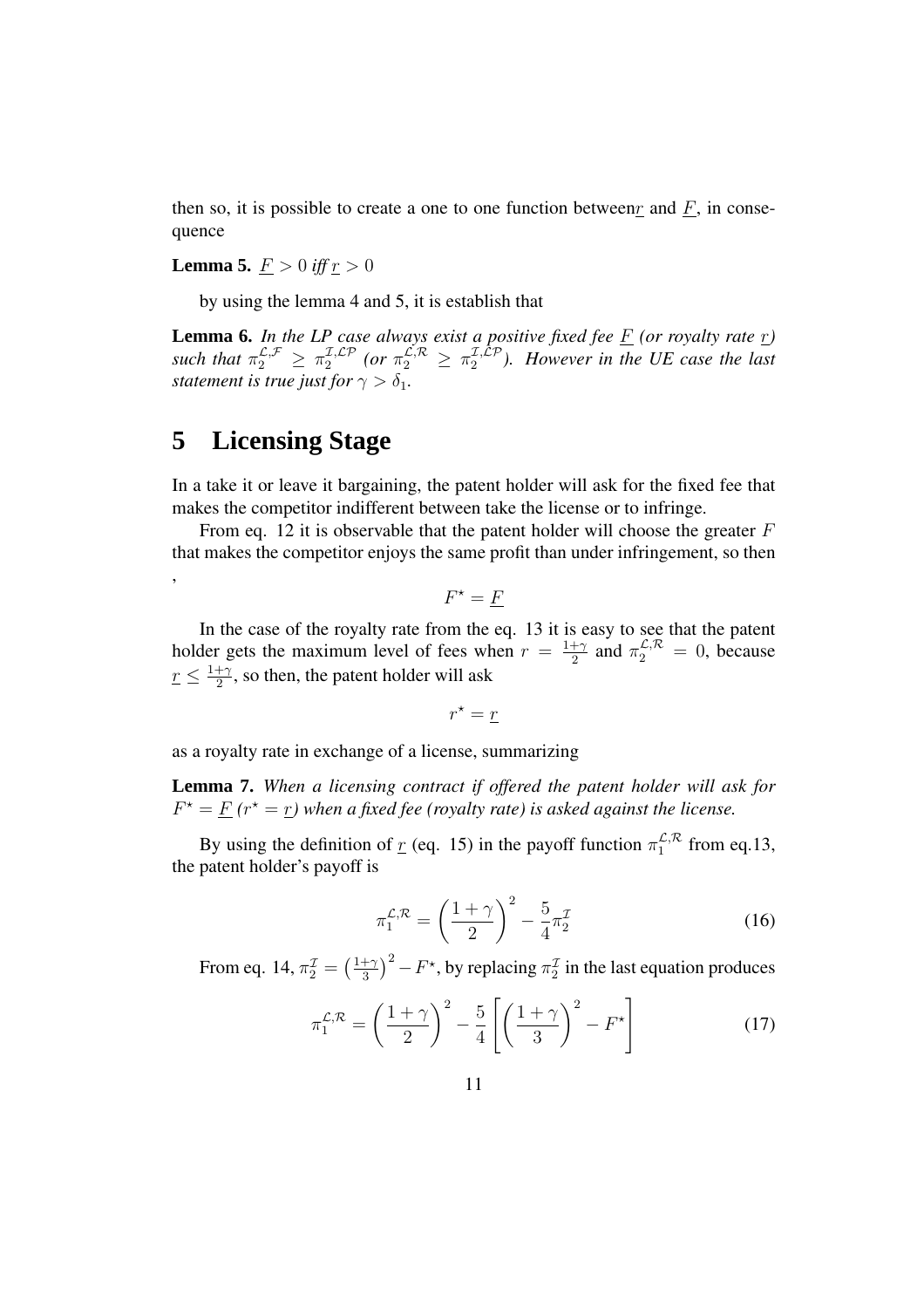and by using eq. 12, produces

$$
\pi_1^{\mathcal{L},\mathcal{R}} - \pi_1^{\mathcal{L},\mathcal{F}} = F^\star/4 \ge 0
$$

, summarizing.

*.*

**Proposition 1.** *The patent holder will prefer to license using a royalty rate scheme instead or a fixed fee scheme.*

When the patent holder does not offer a license, the competitor infringes the patent, so then the patent holder has to compare  $\pi_1^{\mathcal{L}}$  against  $\pi_1^{\mathcal{L}}$  in order to offer or not a license. Then by comparing this payoffs is observable that

**Proposition 2.** *The patent holder will never license under UE. However under LP a royalty rate's license is offered if*  $\gamma > \delta_2$ *, where* 

$$
\delta_2 = \frac{\theta(3 - 2\theta) + 3\sqrt{(3 - \theta)^2(2 - \theta)}}{18 - 15\theta + 4\theta^2}
$$

In the last lemma  $\delta_2$  is near to 1, meaning that just big innovations are licensed when courts used the LP rule. This result also coincides with the result by Choi [2009] when he concludes that the royalty rate under UE is lower than the one under LP in a general demand case.

Here, in fact when UE is use by the court, there is not royalty rate in equilibrium, because the royalty rate is not so big for to make the payoff under licensing enough big as the expected payoff under infringement, for the patent holder.

#### **6 LP vs UE**

In this section a comparison between LP and UE is made it using the results of previous sections.By summarizing,

**Lemma 8.** *When the LP rule is used there are three situations:*

- *1. passive infringement*  $\gamma \leq \theta/(3 2\theta)$ ;
- *2. active Infringement*  $\gamma > \theta/(3 2\theta)$ ;
- *3. licensing by a royalty rate*  $\gamma > \delta_2$ *, where*  $0 \le \theta/(3 2\theta) \le \delta_2 \le 1$ *.*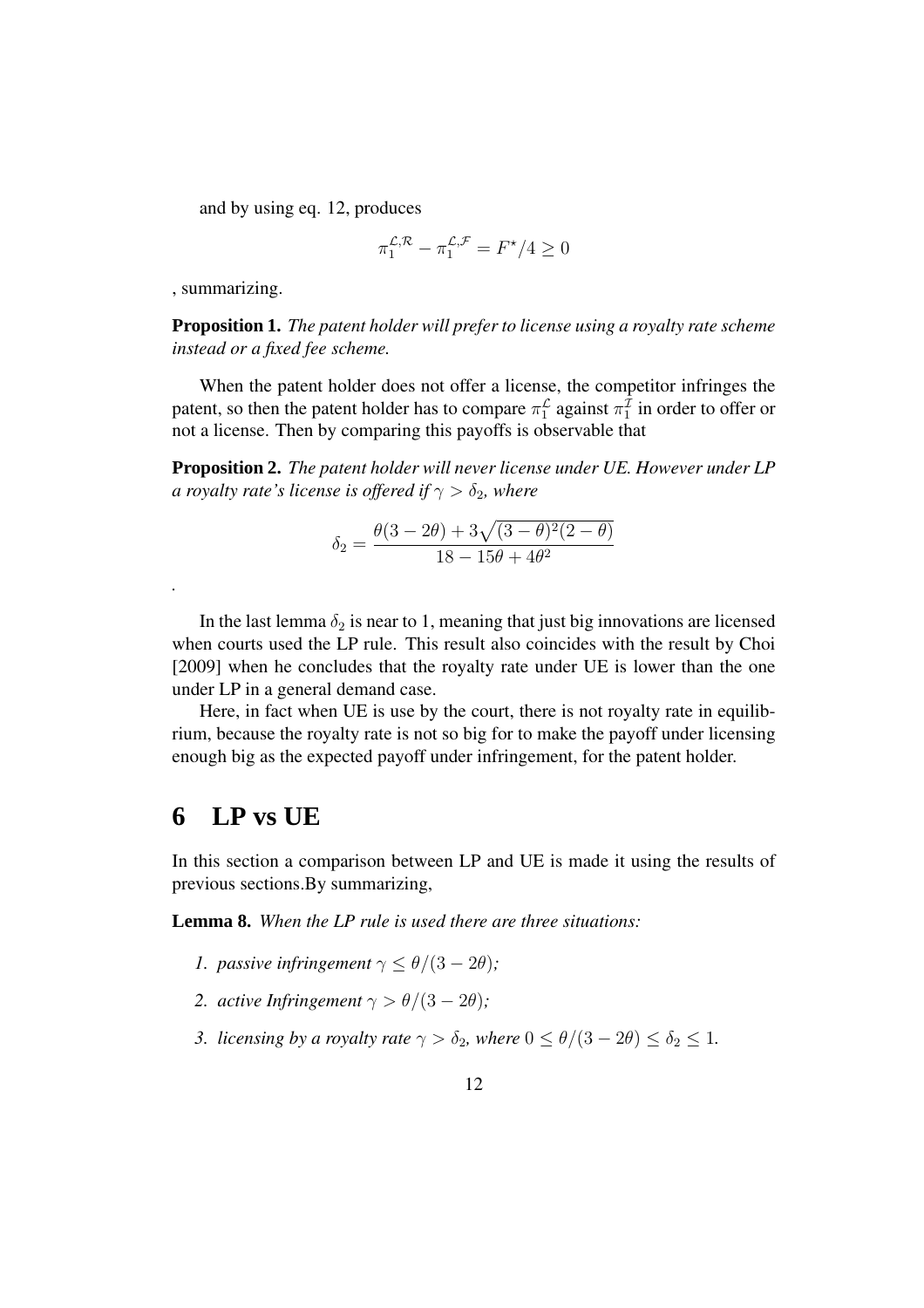*However, when UE is used there is no licensing and the competitor infringes the patent in equilibrium.*

Then so, the equilibrium payoffs under both regimes are

$$
\left(\pi_i^{\mathcal{LP}}, \pi_i^{\mathcal{UE}}\right) = \begin{cases} \left(\pi_i^{\mathcal{I},\mathcal{LP}}, \pi_i^{\mathcal{I},\mathcal{UE}}\right) & 0 \le \gamma < \delta_2\\ \left(\pi_i^{\mathcal{L},\mathcal{R},\mathcal{LP}}, \pi_i^{\mathcal{I},\mathcal{UE}}\right) & \gamma \ge \delta_2 \end{cases}
$$

where  $i = 1, 2$ , in consequence by using eq. 16 and 7 it is easy to obtain the equilibrium payoffs under the LP regime

$$
\pi_1^{\mathcal{LP}} = \begin{cases}\n\left(\frac{1+2\gamma}{3}\right)^2 & \text{if } 0 < \gamma \le \theta/(3-2\theta) \\
\left(1-\theta\right)\left(\frac{1+\gamma}{3-\theta}\right)^2 + \theta\left(\frac{1+2\gamma}{3}\right)^2 & \text{if } \theta/(3-2\theta) \le \gamma < \delta_2 \\
\left(\frac{1+\gamma}{2}\right)^2 - \frac{5}{4}\left(\left(\frac{1+\gamma}{3-\theta}\right)^2 - \theta\left(\frac{1+2\gamma}{3}\right)^2\right) & \text{if } \delta_2 < \gamma < 1 \\
\left(\frac{1+\gamma}{2}\right)^2 - \frac{5}{4}\left(\left(\frac{1+\gamma}{3-\theta}\right)^2 - \theta\left(\frac{1+\gamma}{2}\right)^2\right) & \text{if } 1 \le \gamma \\
\pi_2^{\mathcal{LP}} = \begin{cases}\n\left(\frac{1+2\gamma}{3}\right)\left(\frac{1-\gamma}{3}\right) & \text{if } 0 < \gamma \le \theta/(3-2\theta) \\
\left(\frac{1+\gamma}{3-\theta}\right)^2 - \theta\left(\frac{1+2\gamma}{3}\right)^2 & \text{if } \theta/(3-2\theta) < \gamma < 1 \\
\left(\frac{1+\gamma}{3-\theta}\right)^2 - \theta\left(\frac{1+\gamma}{2}\right)^2 & \text{if } 1 \le \gamma\n\end{cases}\n\end{cases}\n\tag{18}
$$

Because in the case of UE infringement is always present, then from eq. 9 the payoffs are

$$
\pi_1^{\mathcal{UE}} = \begin{cases}\n\left(\frac{1+\gamma}{3-\theta}\right)^2 - \theta \left(\frac{1-\gamma}{3}\right)^2 & \text{if } 0 < \gamma < 1 \\
\left(\frac{1+\gamma}{3-\theta}\right)^2 & \text{if } 1 \le \gamma\n\end{cases}
$$
\n
$$
\pi_2^{\mathcal{UE}} = \begin{cases}\n(1-\theta) \left(\frac{1+\gamma}{3-\theta}\right)^2 + \theta \left(\frac{1-\gamma}{3}\right)^2 & \text{if } 0 < \gamma < 1 \\
(1-\theta) \left(\frac{1+\gamma}{3-\theta}\right)^2 & \text{if } 1 \le \gamma\n\end{cases}
$$
\n(19)

and by comparing payoffs under LP against UE, is established that

**Proposition 3.** *The patent holder and the industry (competitor) are better off (is worse off) under LP (UE) for drastic and almost all the non-drastic innovations.*

As is Showed in the Figure 2 the patent holder is better off under LP (gray area) a mirror situation happens with the competitor that is better off under UE (black area), both situations are often observed except in a small area.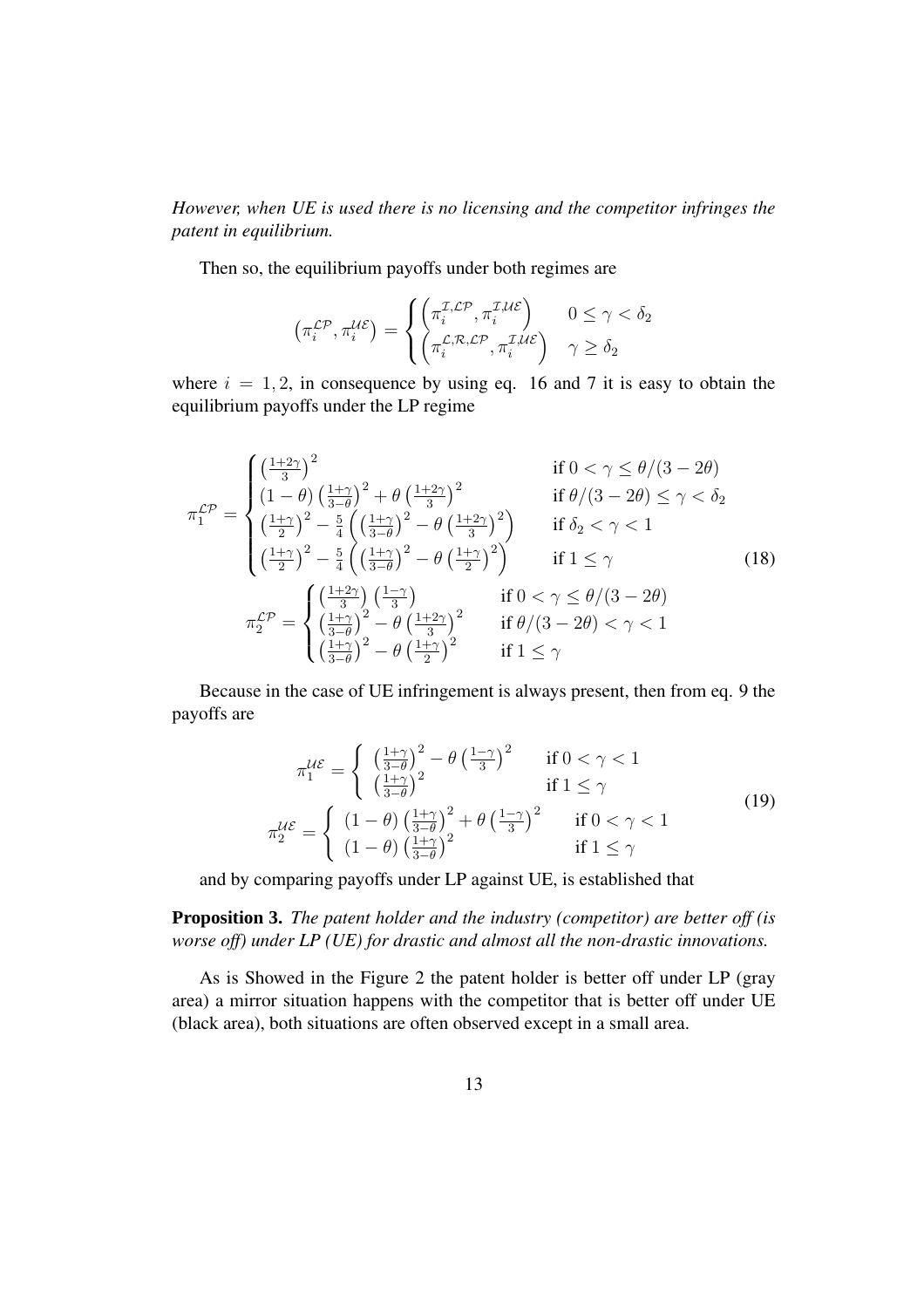

Figure 2: LP against UE:  $LP \succ UE$  in gray;  $LP \prec UE$  in black; and  $LP \approx UE$ in white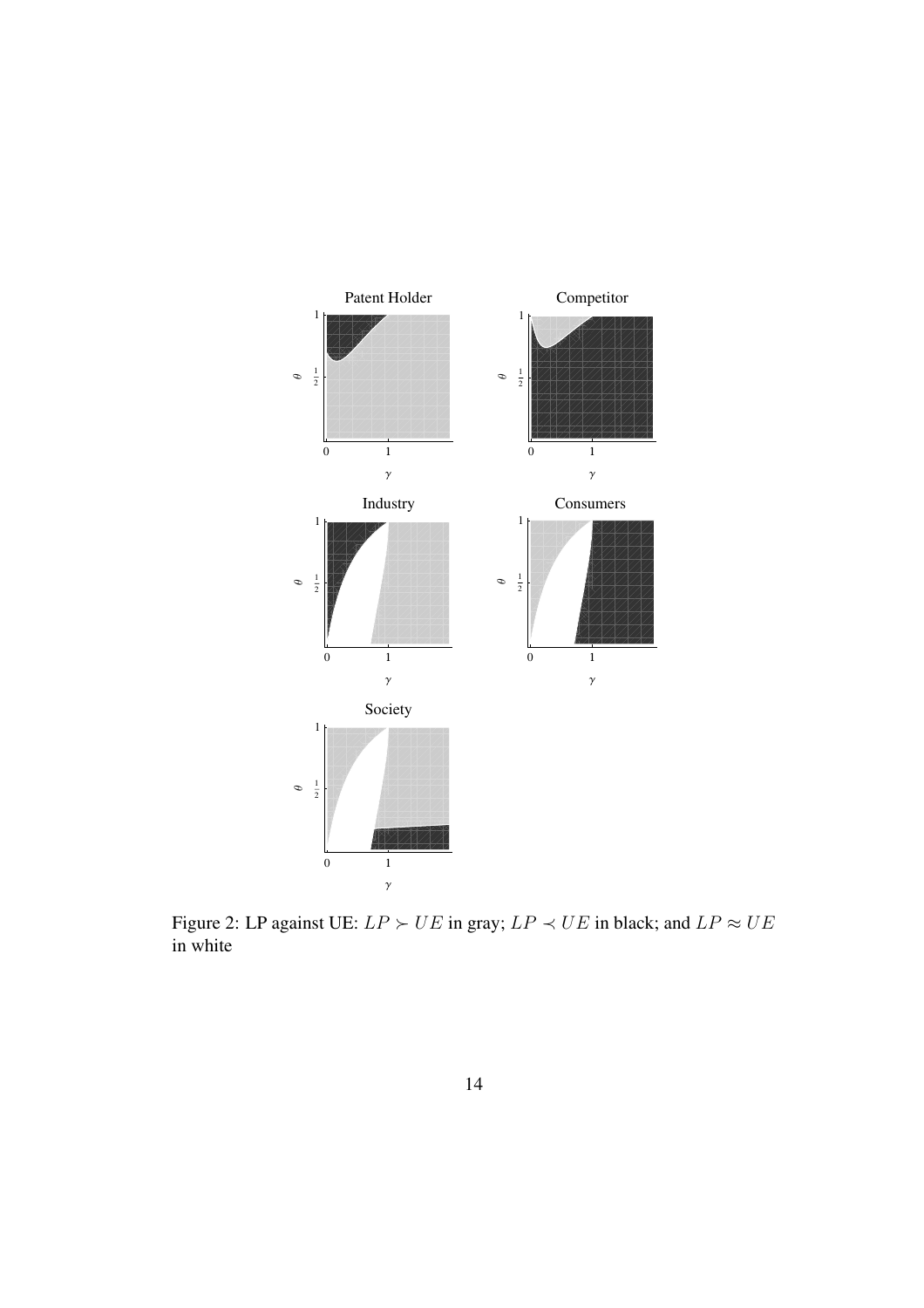Schankerman and Scotchmer [2005] said that under LP the competitor is worry about the looses of the patent holder, so then, its output is chosen endogenously for to compensate the damages of the patent holder, so LP turns in a collusive mechanism of profit transfer.

When the effect on the industry is compared, industry is better off under UE in the area on passive infringement (black area), the reason comes from the fact that under passive infringement there is not transfers from the competitor to the patent holder under LP, this reduces the possibility to reach a collusive profit for the industry.

However, when active infringement is present both rules produces the same industry profit, this result coincides with the one find it by Choi [2009] for a general quantity competition. Finally, when the innovation is drastic and LP is used there is licensing, this mechanism seems to be better that the UE damages infringement mechanism for to share the surplus of the innovation. In a consequence a inverse situation is going to be observed by the consumers whom are loosing surplus facing a higher price.(see lemma 4)

When a patent race is considered, the patent holder equilibrium's payoff is the reward of the winner and the competitor's payoff is the reward of the looser in the patent race, then as consequence of the proposition 3,

**Proposition 4.** *LP incentives more R&D than UE for drastic and almost all nondrastic innovations.*

In the case of the consumers, as consequence that the demand is linear, the consumer surplus is  $(q_1 + q_2)^2/2 = Q^2/2$ . Now, when the LP rule is used by using eq 6, 11 and lemma 8

$$
Q^{\mathcal{LP}} = \begin{cases} \frac{2+\gamma}{3} & \text{if } 0 < \gamma < \theta/(3-2\theta) \\ \frac{(2-\theta)\frac{1+\gamma}{3-\theta}}{3} & \text{if } \theta/(3-2\theta) \le \gamma < \delta_2 \\ \frac{2(1+\gamma)-r}{3} & \text{if } \gamma \ge \delta_2 \end{cases}
$$

, now by using eq 7

$$
Q^{\mathcal{LP}} = \begin{cases} \frac{2+\gamma}{3} & \text{if } 0 < \gamma < \theta/(3-2\theta) \\ \frac{(2-\theta)\frac{1+\gamma}{3-\theta}}{3} & \text{if } \theta/(3-2\theta) \le \gamma < \delta_2 \\ \frac{(1+\gamma)}{3} + \sqrt{\left(\frac{1+\gamma}{3-\theta}\right)^2 - \theta \left(\frac{1+2\gamma}{3}\right)^2} & \text{if } \delta_2 \le \gamma < 1 \\ \frac{(1+\gamma)}{3} + \sqrt{\left(\frac{1+\gamma}{3-\theta}\right)^2 - \theta \left(\frac{1+\gamma}{2}\right)^2} & \text{if } \gamma \ge 1 \end{cases} \tag{20}
$$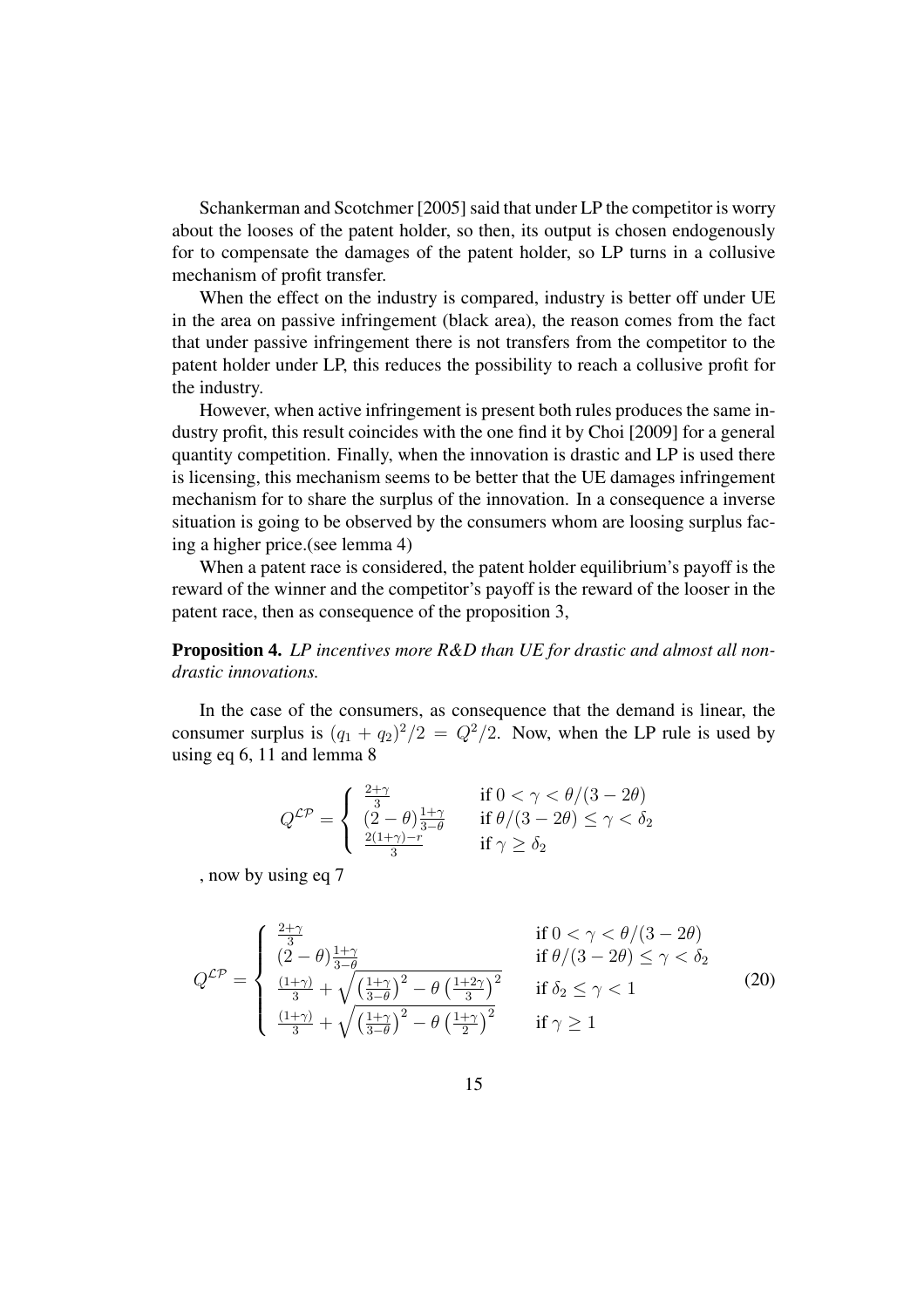For UE from eq 8

$$
Q^{\mathcal{UE}} = (2 - \theta) \frac{1 + \gamma}{3 - \theta} \tag{21}
$$

, so then, by direct comparison between  $Q^{\mathcal{LP}}$  versus  $Q^{\mathcal{UE}}$ , it is establish that

**Proposition 5.** *The consumers are better off under UE for drastic innovations, but under non-drastic innovations LP is at least as good as UE.*

Let  $SW = Q^2/2 + \sum \pi_i$  be the social welfare, then by using eq 17,18,19 and 20, comparisons shows that

**Proposition 6.** *Under non-drastic innovations LP is at least as good as UE, for the society, but for drastic innovations society is better off under the LP (UE) for strong (weak) patents.*

When innovations are drastic and LP is used, there is licensing against a royalty rate. However, when patents are weak (small  $\theta$ ), patentees have less power of bargain, so then, patentees receive a small royalty rate, it produces a fall in the revenues of the patent holder and the industry (see Figure 2).

#### **7 Conclusions**

Throughout this article LP rule is compared against UE rule, as consequence of proposition 3, 5 is conclusive that LP should be preferred. At first because has a positive impact on  $R\&D$ . In second it is the positive net effect on the society, even being considered a collusive mechanism.

Damages has been prove to be important in to determine the licensing terms and critical for the existence of a licensing contract (fixed fee or royalty rate). The results show that there is no licensing under UE, nevertheless under LP just big innovations are licensing.

One implicit assumption of this model is the timing, this model lives and ends during the litigation time, by making so that injunctions have not been important, then even the results showed here predict no licensing, it could be possible when injunctions are considered<sup>9</sup>.

Some questions remain unsolved, the first one is related to the objectives of damage rules in to deter infringement the question in this direction is: Which new

<sup>&</sup>lt;sup>9</sup>see Farrell and Shapiro [2008] and Encaoua and Lefouili [2009] for the study of licensing when just injunctions are considered.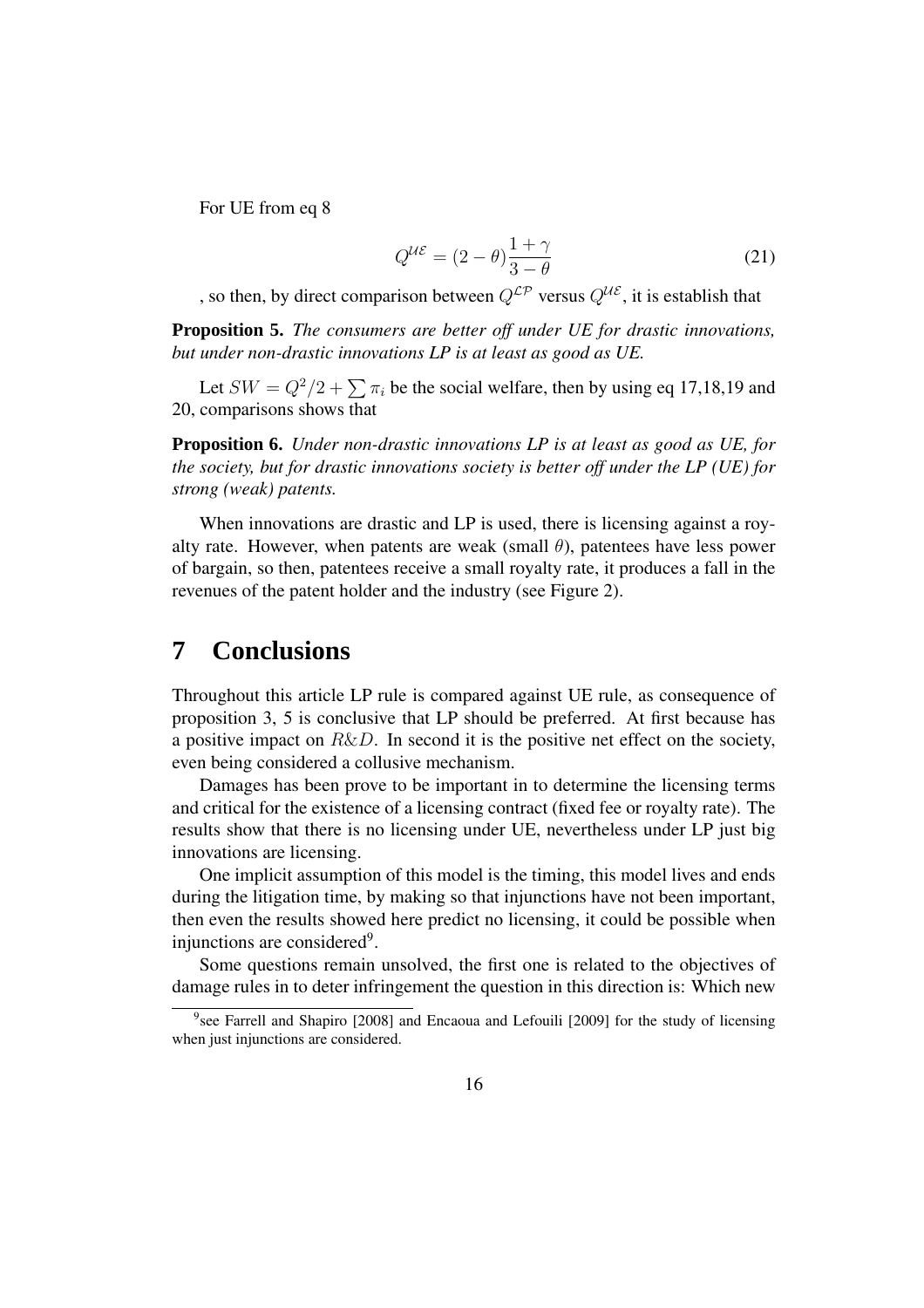damage rule could deter infringement?, also an axiomatic point of view could be useful in such way could be important to know which ideal properties must be present in a damage rule.

One of the problems with non-drastic innovations and lost profits are the nonsmooth of the payoff function, more work should be done trying to characterize some smooth approximation to this functions as was (i.e. Boone [2001]).

#### **Appendix**

*Proof Lemma 1.* It is important to notice is that the best response function  $\phi_1(q_2)$  is the same whether  $D^{LP} > 0$  or  $D^{LP} = 0$ . The best response when  $q_2 \in [0, a - c + \epsilon]$  is

$$
\phi_1(q_2) = \frac{1 - q_2 + \gamma}{2}
$$

The best response of the competitor deserves a special treatment. Let,

$$
x(q_1, q_2) = (1 - q_1 - q_2 + \gamma)q_2 - \theta \max \{\pi_1^{\mathcal{N}} - (1 - q_1 - q_2 + \gamma)q_1, 0\}
$$
  
=  $x_1(q_1, q_2) - \theta \max\{x_2(q_1, q_2), 0\}$ 

be the payoff of the competitor.

.

When  $q_1 > 1 + \gamma$  the price becomes negative for any  $q_2 \ge 0$ , then in this case

$$
\phi_2(q_1) = 0 \quad \text{if } q_1 > 1 + \gamma
$$

If the innovation is drastic  $\pi_1^N$  is the monopoly profit in consequence  $\pi_1^N - (1 - q_1 (q_2 + \gamma)q_1 \ge 0$  for any  $q_1, q_2 \ge 0$ , then  $D^{LP} > 0$  and, in consequence

$$
\phi_2(q_1) = \frac{1 + \gamma - (1 + \theta)q_1}{2}
$$
 if  $\gamma/(1) \ge 1$  and  $q_1 \in [0, 1 + \gamma)$ 

When the innovation is non drastic, for a given  $q_1 \in [0, 1 + \gamma)$ ,  $x(q_1, q_2)$  reach maximum at  $\tilde{q}_2$ , where  $0 < \tilde{q}_2 < \tilde{q}_2 = (1 + \gamma - q_1)/2$  and  $\tilde{q}_2$  is the maximum of  $x_1(q_1, q_2)$ . Then  $\partial x_1(q_1, q_2)/\partial q_2 > 0$  for  $q_2 \in [0, (1 + \gamma - q_1)/2)$ . And  $\partial x_2(q_1, 0)/\partial q_2 = q_1$  for any  $q_2$ . Then the best response depends on the sign of  $x_2(q_1, q_2)$ , this sign could be positive, negative or zero. There are two values of  $q_1$  that make  $x_2(q_1, 0) = 0$ ,

$$
q_1^{a,b} = \frac{(1+\gamma) \pm \sqrt{(1+\gamma)^2 - 4\pi_1^{\mathcal{N}}}}{2}
$$
  
= 
$$
\frac{(1+\gamma)}{2} \pm \sqrt{\left(\frac{1+\gamma}{2}\right)^2 - \left(\frac{1+2\gamma}{3}\right)^2}
$$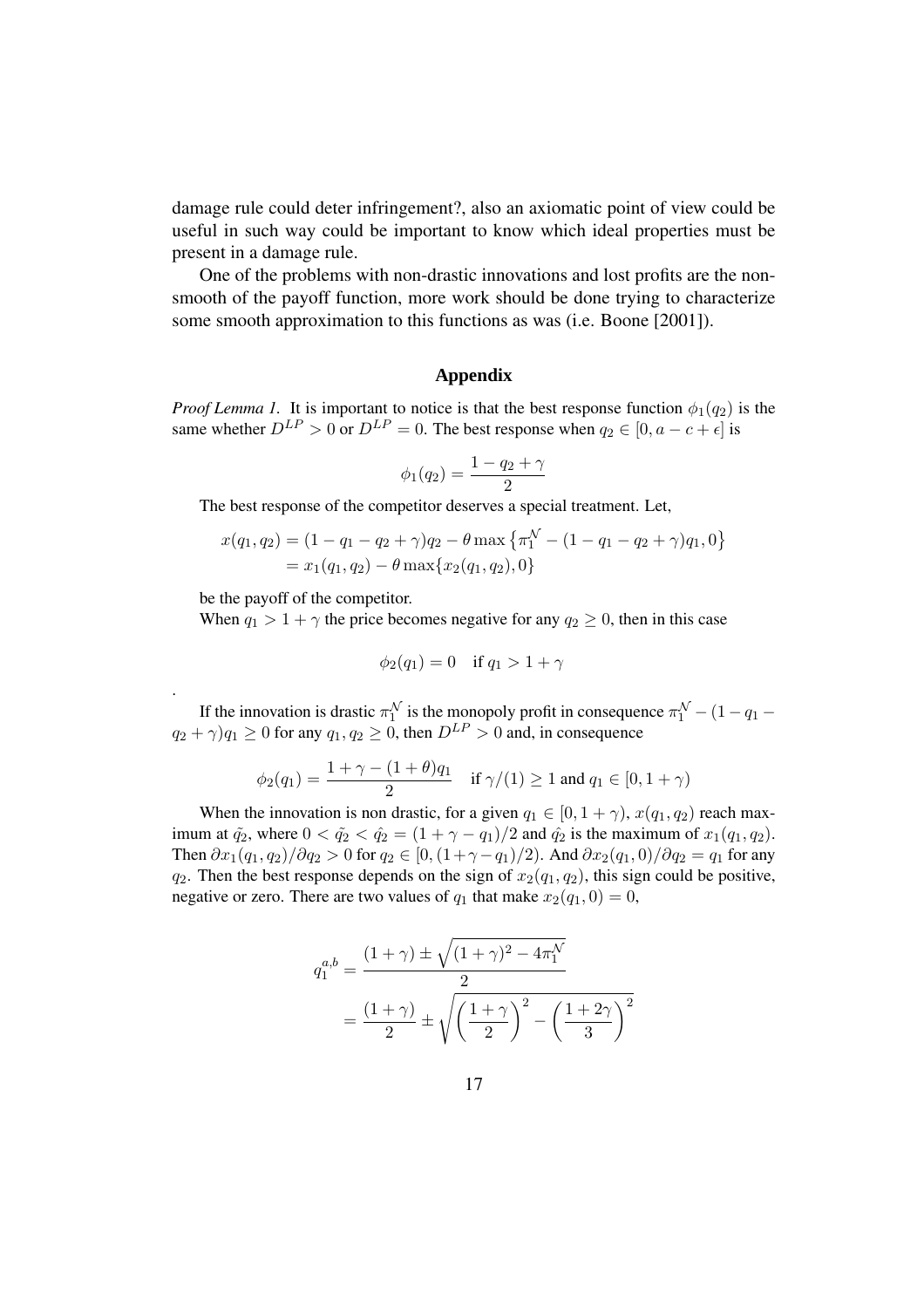, where a refers to the inferior value and b to the superior one. For a given  $q_1 x_2(q_1, 0)$ reach minimum at  $q_1^c = \frac{(1+\gamma)}{2}$  $\frac{1+\gamma}{2}$ , this results plus the fact that  $\gamma/(1) < 1$  allow to see that

$$
0 < q_1^a < q_1^{\mathcal{N}} < q_1^c < q_1^b < 1 + \gamma
$$

In consequence  $x_2(q_1, 0) > 0$  for  $q_1 \in (0, q_1^a) \cup (q_1^b, 1 + \gamma)$  and  $x_2(0) \le 0$  when  $q_1 \in [q_1^a, q_1^b]$ , then

$$
\phi_2(q_1) = \frac{1+\gamma - (1+\theta)q_1}{2} \quad \text{if } q_1 \in (0,q_1^a) \cup (q_1^b, 1+\gamma) \text{ and } \gamma/(1) < 1
$$

The next case appears when  $q_1 \in [q_1^a, q_1^b]$ , in consequence  $x_2(q_1, 0) \leq 0$ , then by looking for some  $q_2^a$  that makes  $x_2(q_1, q_2^a) = 0$ 

$$
q_2^a = (1 + \gamma) - q_1 - \pi_1^{\mathcal{N}}/q_1
$$
  
\n
$$
\geq (1 + \gamma) - q_1^b - \pi_1^{\mathcal{N}}/q_1^a = 0
$$

, in consequence  $0 \le q_2^a < 1 + \gamma$ . Now by evaluating the derivative on the right of x at  $(q_1, q_2^a)$  (or directional derivative in the direction  $(0, 1)$ ),

 $\partial^+ x / \partial q_2(q_1, q_2^a) = 1 + \gamma - 2q_2^a - q_1 - \theta q_1$ , then

$$
\phi_2(q_1) = q_2^a \quad \text{if } q_1 \in [q_1^a, q_1^b] \land \gamma/(1) < 1 \land 1 + \gamma - 2q_2^a - q_1 - \theta q_1 \le 0
$$

or

.

.

$$
\phi_2(q_1) = \frac{1 + \gamma - (1 + \theta)q_1}{2}
$$
  
if  $q_1 \in [q_1^a, q_1^b] \land \gamma/(1) < 1 \land 1 + \gamma - 2q_2^a - q_1 - \theta q_1 > 0$ 

When is assumed that  $x_2 > 0$  the Nash equilibrium is  $\setminus$ 

$$
\left(\frac{1+\gamma}{3-\theta}, (1-\theta)\frac{1+\gamma}{3-\theta}\right)
$$

, now if  $x_2 \leq 0$ ,  $q_2^a(\phi_1) = q_2^{\mathcal{N}}$ , so then  $\phi_1(q_2^{\mathcal{N}}) = q_1^{\mathcal{N}}$  and the condition  $\gamma/(1) <$  $1 \wedge 1 + \gamma - 2q_2^a - q_1 - \theta q_1 > 0$  becomes in  $\gamma/(1) < \theta/(3 - 2\theta)$ , this condition implies that  $\frac{1+\gamma}{3-\theta} \in [q_1^a, q_1^b]$ , then if  $\gamma/(1) < \theta/(3-2\theta)$  holds  $x_2 < 0$  in equilibrium and the Nash equilibrium is  $\left(\frac{1+2\gamma}{3}\right)$  $\frac{+2\gamma}{3}, \frac{1-\gamma}{3}.$ 

When  $\gamma/(1) < \theta/(3-2\theta)$  does not hold  $x_2 > 0$ , the Nash equilibrium is  $\left(\frac{1+\gamma}{3-\theta}\right)$  $\frac{1+\gamma}{3-\theta}$ ,  $(1-\theta)\frac{1+\gamma}{3-\theta}$  $3-\theta$  $\setminus$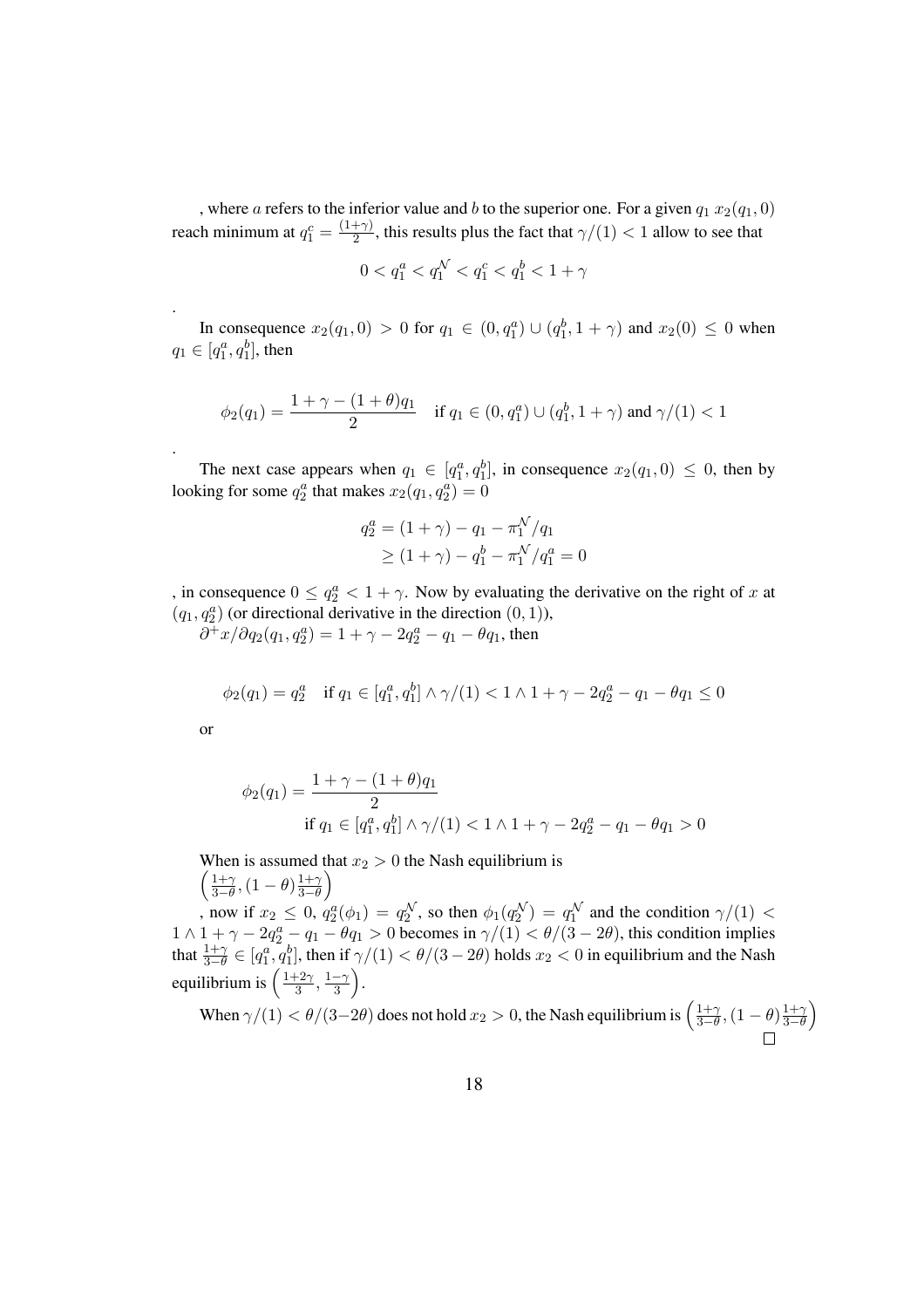*Proof Lemma 2.* There is a symmetry respect to last proof, this time  $\phi_2(q_1)$  is the same whether  $D^{UE} > 0$  or  $D^{UE} = 0$ , when  $q_1 \in [0, 1 + \gamma]$  is

$$
\phi_2(q_1) = \frac{1 - q_1 + \gamma}{2}
$$

and 0 if  $q_1 > 1 + \gamma$ .

Let,

.

.

$$
y(q_1, q_2) = (1 - q_1 - q_2 + \gamma)q_1 + \theta \max\left\{ (1 - q_1 - q_2 + \gamma)q_2 - \pi_2^N, 0 \right\}
$$
  
=  $y_1(q_1, q_2) - \theta \max\{y_2(q_1, q_2), 0\}$ 

be the payoff of the patent holder.

When  $q_2 > 1 + \gamma$  the price becomes negative for any  $q_1 \geq 0$ , then in this case

$$
\phi_1(q_2) = 0 \quad \text{if } q_2 > 1 + \gamma
$$

If the innovation is drastic  $\pi_2^N = 0$ , then

$$
\phi_1(q_2) = \frac{1 + \gamma - (1 + \theta)q_2}{2}
$$
 if  $\gamma/(1) \ge 1$  and  $q_2 \in [0, 1 + \gamma)$ 

When the innovation is non drastic, for a given  $q_2 \in [0, 1 + \gamma)$ ,  $y(q_1, q_2)$  reach maximum at  $\tilde{q}_1$ , where  $0 < \tilde{q}_1 < \hat{q}_1 = (1 + \gamma - q_2)/2$  and  $\hat{q}_1$  is the maximum of  $y_1(q_1, q_2)$ . Then  $\partial y_1(q_1, q_2)/\partial q_1 > 0$  for  $q_1 \in [0, (1 + \gamma - q_2)/2)$  and  $\partial y_2(q_1, 0)/\partial q_1 = -q_2$  for any  $q_1$ . Then the best response depends on the sign of  $y_2(q_1, q_2)$ , this sign could be positive, negative or zero. There are two values of  $q_2$  that make  $y_2(0, q_2) = 0$ ,

$$
q_2^{a,b} = \frac{(1+\gamma) \pm \sqrt{(1+\gamma)^2 - 4\pi_2^{\mathcal{N}}}}{2}
$$
  
= 
$$
\frac{(1+\gamma)}{2} \pm \sqrt{\left(\frac{1+\gamma}{2}\right)^2 - \left(\frac{1-\gamma}{3}\right)^2}
$$

where a refers to the inferior value and b to the superior one.  $y_2(q_1, 0)$  reach maximum at  $q_2^c = \frac{(1+\gamma)}{2}$  $\frac{(+\gamma)}{2}$ , in a consequence

$$
0 < q_2^a < q_2^c < q_2^b < 1 + \gamma
$$

Also  $y_2(0, q_2) < 0$  for  $q_1 \in (0, q_2^a) \cup (q_2^b, 1 + \gamma)$  and  $y_2(0, q_2) \ge 0$  when  $q_2 \in [q_2^a, q_2^b]$ , then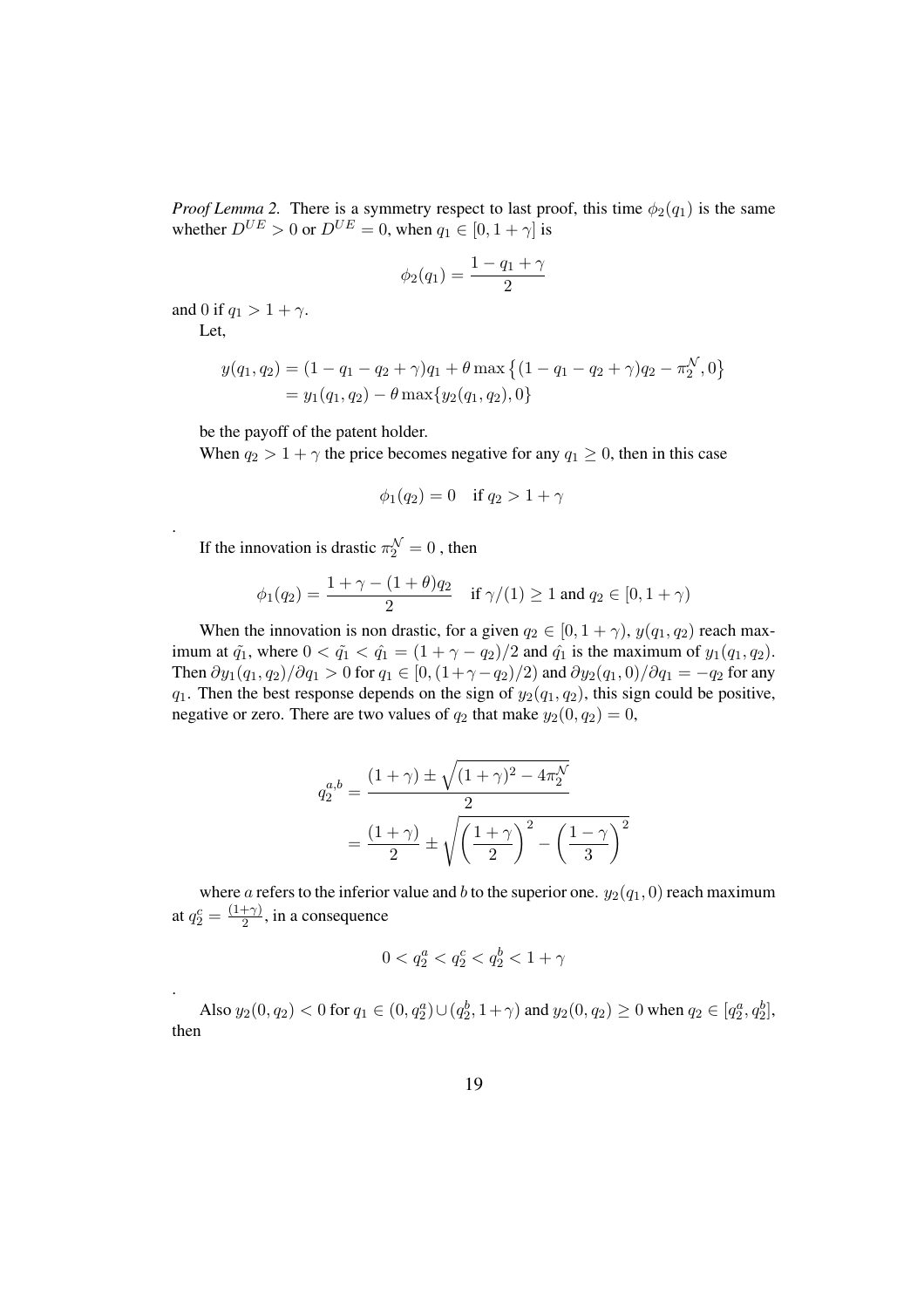$$
\phi_1(q_2) = \frac{1 + \gamma - q_2}{2}
$$
 if  $q_2 \in [q_1^a, q_1^b]$ 

if  $\phi_1(q_2) = \frac{1+\gamma}{3}$  is played the best response of the other player is  $\frac{1+\gamma}{3} \in [q_2^a, q_2^b]$ , in a consequence it is not a NE.

Because  $q_2^b > \hat{q}_2$ , the best response belong to the interval  $[0, q_2^a)$  when  $y(0, q_2) > 0$ . There is

$$
q_1^a = (1 + \gamma) - q_2 - \pi_2^{\mathcal{N}}/q_2
$$
  
\n
$$
\geq (1 + \gamma) - q_2^b - \pi_1^{\mathcal{N}}/q_2^a = 0
$$

that makes  $y_2(q_1^a, q_2) = 0$ , where  $0 \le q_2^a < 1 + \gamma$ .

.

then the derivative on the left (or in direction  $(-1,0)$ ),

$$
\partial^- y/\partial q_1(q_1^a,q_2) = -(1+\gamma-2q_1^a-q_2-\theta q_2), \text{ then }
$$

$$
\phi_2(q_1) = q_1^a \quad \text{if } q_2 \in [0, q_1^a) \land \gamma/(1) < 1 \land -(1 + \gamma - 2q_1^a - q_2 - \theta q_2) \leq 0
$$

$$
\phi_2(q_1) = \frac{1 + \gamma - (1 + \theta)q_1}{2}
$$
  
if  $q_2 \in [0, q_1^a) \land \gamma/(1) < 1 \land -(1 + \gamma - 2q_1^a - q_2 - \theta q_2) > 0$ 

If is assumed that  $y_2 > 0$  the Nash equilibrium is  $\left(1+\gamma\right)$  $\frac{1+\gamma}{3-\theta}$ ,  $(1-\theta)\frac{1+\gamma}{3-\theta}$  $3-\theta$  $\setminus$ 

, now if  $y_2 \le 0$  in equilibrium,  $q_2^a(\phi_1) = (1 + 5\gamma)/3$ , so then  $\phi_2((1 + 5\gamma)/3) = q_2^{\mathcal{N}}$ and the condition  $-(\gamma/(1) < 1 \wedge 1 + \gamma - 2q_2^a - q_1 - \theta q_1) \leq 0$  becomes in  $-(1 (2\gamma)/3 + (1+\theta)(1-\gamma)/3 \leq 0$ , but the first term is always positive then the unique Nash equilibrium is  $\left(\frac{1+\gamma}{3-\theta}\right)$  $\frac{1+\gamma}{3-\theta}$ ,  $(1-\theta)\frac{1+\gamma}{3-\theta}$  $3-\theta$  $\setminus$ 

*Proof Lemma 3.* When  $\gamma \leq \theta/(3 - 2\theta), \pi_2^{\mathcal{I}, \mathcal{LP}} = \left(\frac{1+2\gamma}{3}\right)$  $\left(\frac{1-\gamma}{3}\right)\left(\frac{1-\gamma}{3}\right) > \left(\frac{1-\gamma}{3}\right)^2 = \pi_2^{\mathcal{N}}.$ When  $\theta/(3-2\theta) \leq \gamma < 1$ ,

$$
G(\gamma, \theta) = \pi_2^{\mathcal{I}, \mathcal{LP}} - \pi_2^{\mathcal{N}} = \left(\frac{1+\gamma}{3-\theta}\right)^2 - \theta \left(\frac{1+2\gamma}{3}\right)^2 - \left(\frac{1-\gamma}{3}\right)^2
$$

, now notice that  $G_{11} = \left(\frac{1}{3-\theta}\right)$  $\bigg)^2 - \frac{4\theta + 1}{9}$  $\frac{q+1}{9}$ , because at  $\theta = 0$   $G_{11} = 0$  and because  $dG_{11}/d\theta = 2(3-\theta)^{-3} - 4/9 < (2)^{-2} - 4/9 < 0, G_{11} < 0$  for  $\theta \in (0,1)$ , then G is concave in  $\gamma$  for  $\theta \in (0, 1)$ .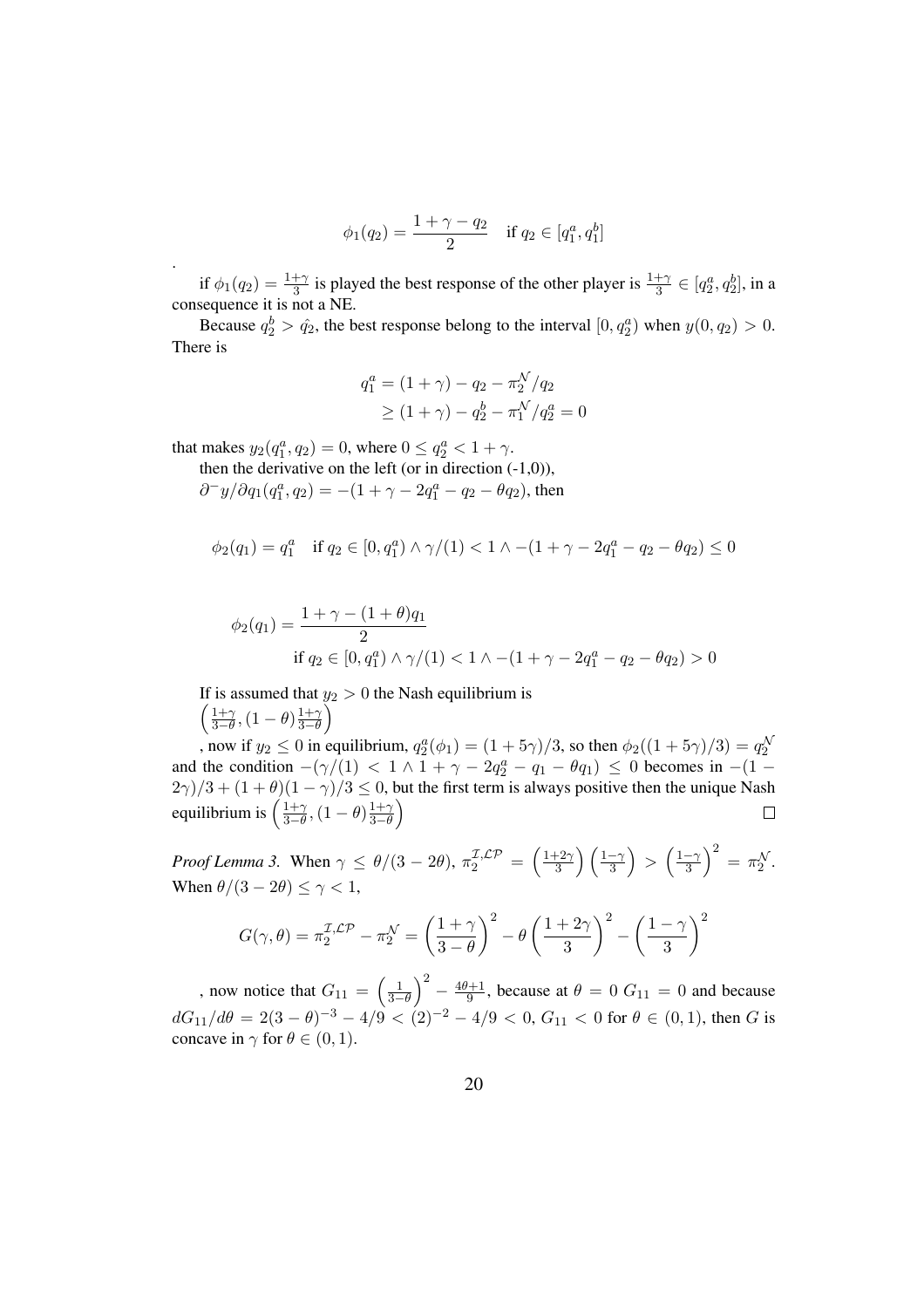$G(1,\theta) = \left(\frac{2}{3-\theta}\right)$  $\int_0^2$  − θ, moreover  $G_2(1, θ) = 8(3 − θ)^{-3} - 1 < 0$  for  $θ \in (0, 1)$ ,  $G(1,0) = \left(\frac{2}{3}\right)$  $\frac{2}{3}$  and  $G(1, 1) = 0$  then by continuity  $G(1, \theta) > 0$  for  $\theta \in (0, 1)$ .

$$
G(\theta/(3-2\theta), \theta) = \left(\frac{1}{3-2\theta}\right)^2 - \theta \left(\frac{1}{3-2\theta}\right)^2 - \left(\frac{1-\theta}{3-2\theta}\right)^2 = \frac{\theta(1-\theta)}{(3-2\theta)^2} > 0
$$

because G is concave in  $\gamma$  and  $G(\theta/(3-2\theta), \theta), G(1, \theta) > 0$  G  $> 0$  for  $\gamma > \theta/(3 - \theta)$  $2\theta$ ) and  $\theta \in (0,1)$ .

When 
$$
\gamma > 1
$$
,  $\pi_2^{\mathcal{I}, \mathcal{LP}} \ge \pi_2^{\mathcal{N}} = 0$ .  
For the UE case, if  $\gamma < 1$   
 $\pi_2^{\mathcal{I}, \mathcal{UE}} = (1 - \theta) \left( \frac{1 + \gamma}{3 - \theta} \right)^2 + \theta \left( \frac{1 - \gamma}{3} \right)^2 > \left( \frac{1 - \gamma}{3} \right)^2 = \pi_2^{\mathcal{N}}$   
and in the case  $\gamma > 1$ ,  $\pi_2^{\mathcal{I}, \mathcal{UE}} \ge \pi_2^{\mathcal{N}} = 0$ 

*Proof Lemma 4.* By using eq 2.14 this definition

$$
\underline{F}^{\mathcal{LP}} = \begin{cases}\n\left(\frac{1+\gamma}{3}\right)^2 - \left(\frac{1+2\gamma}{3}\right) \left(\frac{1-\gamma}{3}\right) & \text{if } 0 < \gamma \le \frac{\theta}{3-2\theta} \\
\left(\frac{1+\gamma}{3}\right)^2 - \left(\frac{1+\gamma}{3-\theta}\right)^2 + \theta \left(\frac{1+2\gamma}{3}\right)^2 & \text{if } \frac{\theta}{3-2\theta} < \gamma < 1 \\
\left(\frac{1+\gamma}{3}\right)^2 - \left(\frac{1+\gamma}{3-\theta}\right)^2 + \theta \left(\frac{1+\gamma}{2}\right)^2 & \text{if } 1 \le \gamma\n\end{cases}
$$
\n(22)

and after some algebra

$$
\underline{F}^{\mathcal{LP}} = \begin{cases}\n\frac{1}{9}\gamma(1+3\gamma) & \text{if } 0 < \gamma \le \frac{\theta}{3-2\theta} \\
\frac{\theta(3-5\theta+\theta^2+\gamma^2(30-23\theta+4\theta^2)+\gamma(24-22\theta+4\theta^2))}{9(3-\theta)^2} & \text{if } \frac{\theta}{3-2\theta} < \gamma < 1 \\
\frac{(1+\gamma)^2\theta(57-50\theta+9\theta^2)}{36(3-\theta)} & \text{if } 1 \le \gamma\n\end{cases}
$$

it is straightforward to see that the first and third term are positive, in the case of the second term, this term is not always positive, but if  $\frac{\theta}{3-2\theta} < \gamma < 1$ , the term is also positive, then  $\underline{F}^{\mathcal{LP}} \geq 0.$ 

Now in the case of UE,

$$
\underline{F}^{\mathcal{UE}} = \begin{cases} \left(\frac{1+\gamma}{3}\right)^2 - (1-\theta)\left(\frac{1+\gamma}{3-\theta}\right)^2 - \theta\left(\frac{1-\gamma}{3}\right)^2 & \text{if } 0 < \gamma < 1\\ \left(\frac{1+\gamma}{3}\right)^2 - (1-\theta)\left(\frac{1+\gamma}{3-\theta}\right)^2 & \text{if } 1 \leq \gamma \end{cases} \tag{23}
$$

and after some algebra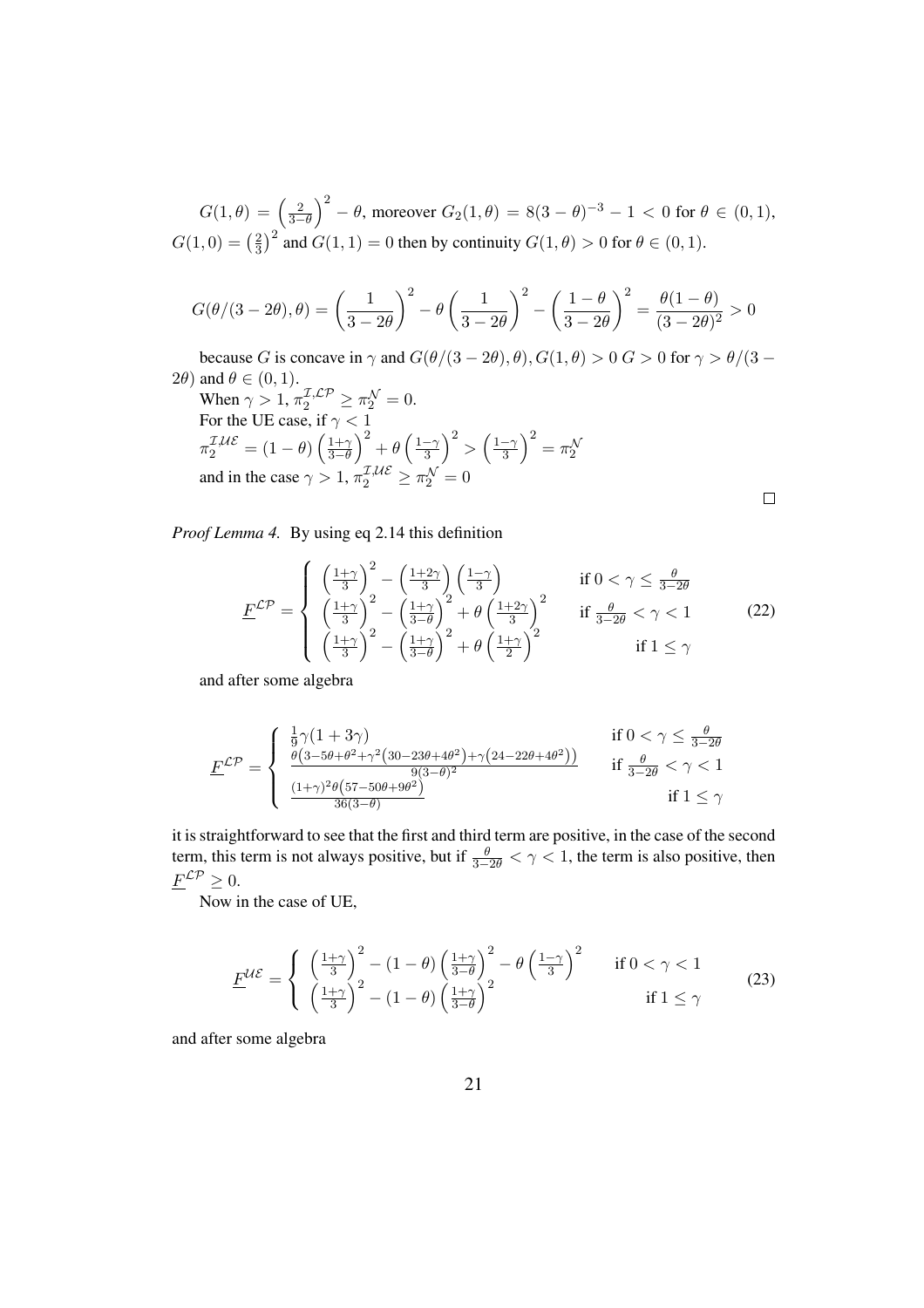$$
\underline{F}^{\mathcal{UE}} = \begin{cases}\n-\frac{\theta(6 - 7\theta + \theta^2 + \gamma^2(6 - 7\theta + \theta^2) - 2\gamma(12 - 5\theta + \theta^2))}{9(-3 + \theta)^2} & \text{if } 0 < \gamma < 1 \\
\frac{(1 + \gamma)^2 \theta(3 + \theta)}{9(3 - \theta)^2} & \text{if } 1 \le \gamma\n\end{cases}
$$
\n(24)

it is easy to see that the first term in this case is not always positive, however after find the roots of the polynomial it is easy to see that the expression is equal or greater than zero when  $\gamma > \frac{12 - 5\theta + \theta^2 - 2\sqrt{27 - 9\theta - 3\theta^2 + \theta^3}}{6 - 7\theta + \theta^2}$  $\frac{-2\sqrt{27-9\theta-3\theta^2+\theta^3}}{6-7\theta+\theta^2}$ . In the case of the second term is easy to see that is positive. Then  $\underline{F}^{\mathcal{U}\mathcal{E}} \ge 0$  if  $\gamma > \frac{12 - 5\theta + \theta^2 - 2\sqrt{27 - 9\theta - 3\theta^2 + \theta^3}}{6 - 7\theta + \theta^2}$  $\frac{-2\sqrt{27-9\theta-3\theta^2+\theta^3}}{6-7\theta+\theta^2}.$  $\Box$ 

*Proof Proposition 2.* from 2.14  $\pi_1^{\mathcal{L}, \mathcal{R}} = \left(\frac{1+\gamma}{2}\right)$  $\frac{+\gamma}{2}$  $\bigg)^2 - \frac{5}{4}$  $rac{5}{4}\pi\frac{1}{2}$ 

$$
\pi_1^{\mathcal{L},\mathcal{R},\mathcal{LP}} = \begin{cases}\n\left(\frac{1+\gamma}{2}\right)^2 - \frac{5}{4}\left(\frac{1+2\gamma}{3-\theta}\right)\left(\frac{1-\gamma}{3}\right) & 0 \le \gamma < \frac{\theta}{3-2\theta} \\
\left(\frac{1+\gamma}{2}\right)^2 - \frac{5}{4}\left(\left(\frac{1+\gamma}{3-\theta}\right)^2 - \theta\left(\frac{1+2\gamma}{3}\right)^2\right) & \frac{\theta}{3-2\theta} \le \gamma < 1 \\
\left(\frac{1+\gamma}{2}\right)^2 - \frac{5}{4}\left(\left(\frac{1+\gamma}{3-\theta}\right)^2 - \theta\left(\frac{1+\gamma}{2}\right)^2\right) & \gamma \ge 1\n\end{cases}
$$

then after some algebra

$$
\pi_1^{\mathcal{L},\mathcal{R},\mathcal{LP}}-\pi_1^{\mathcal{I},\mathcal{LP}}=\begin{cases}-\frac{(1-\gamma)(5\theta+\gamma(9+7\theta))}{36(3-\theta)}&0\leq\gamma<\frac{\theta}{3-2\theta}\\ \frac{\theta\left(-9+3\theta+\theta^2+2\gamma\theta(-3+2\theta)+\gamma^2\left(18-15\theta+4\theta^2\right)\right)}{36(-3+\theta)^2}&\frac{\theta}{3-2\theta}\leq\gamma<1\\ \frac{(1+\gamma)^2(1-\theta)^2\theta}{16(3-\theta)^2}&\gamma\geq1\end{cases}
$$

it is easy to see that the first term is negative, the third one is positive and the second one could be positive or negative this case is not always positive, however after find the roots of the polynomial this expression is equal or greater than zero when  $\gamma >$ . In the case of the second term is easy to see that is positive. Then  $\pi_1^{\mathcal{L},\mathcal{R},\mathcal{L}\mathcal{P}} - \pi_1^{\mathcal{I},\mathcal{L}\mathcal{P}} \geq 0$  if  $\gamma > \frac{\theta(3-2\theta)+3\sqrt{(3-\theta)^2(2-\theta)}}{18-15\theta+4\theta^2}$  $\frac{18-15\theta+4\theta^2}{18-15\theta+4\theta^2}$ .

For the case of UE by preceding as in the LP case,

$$
\pi_1^{\mathcal{L},\mathcal{R},\mathcal{UE}} = \begin{cases} \left(\frac{1+\gamma}{2}\right)^2 - \frac{5}{4} * \left( (1-\theta) \left(\frac{1+\gamma}{3-\theta}\right)^2 + \theta * \left(\frac{1-\gamma}{3}\right)^2 \right) & 0 \le \gamma < 1\\ \left(\frac{1+\gamma}{2}\right)^2 - \frac{5}{4} * \left( (1-\theta) \left(\frac{1+\gamma}{3-\theta}\right)^2 \right) & \gamma \ge 1 \end{cases}
$$

then after some algebra and using the definition of  $\pi_1^{\mathcal{I},\mathcal{UE}}$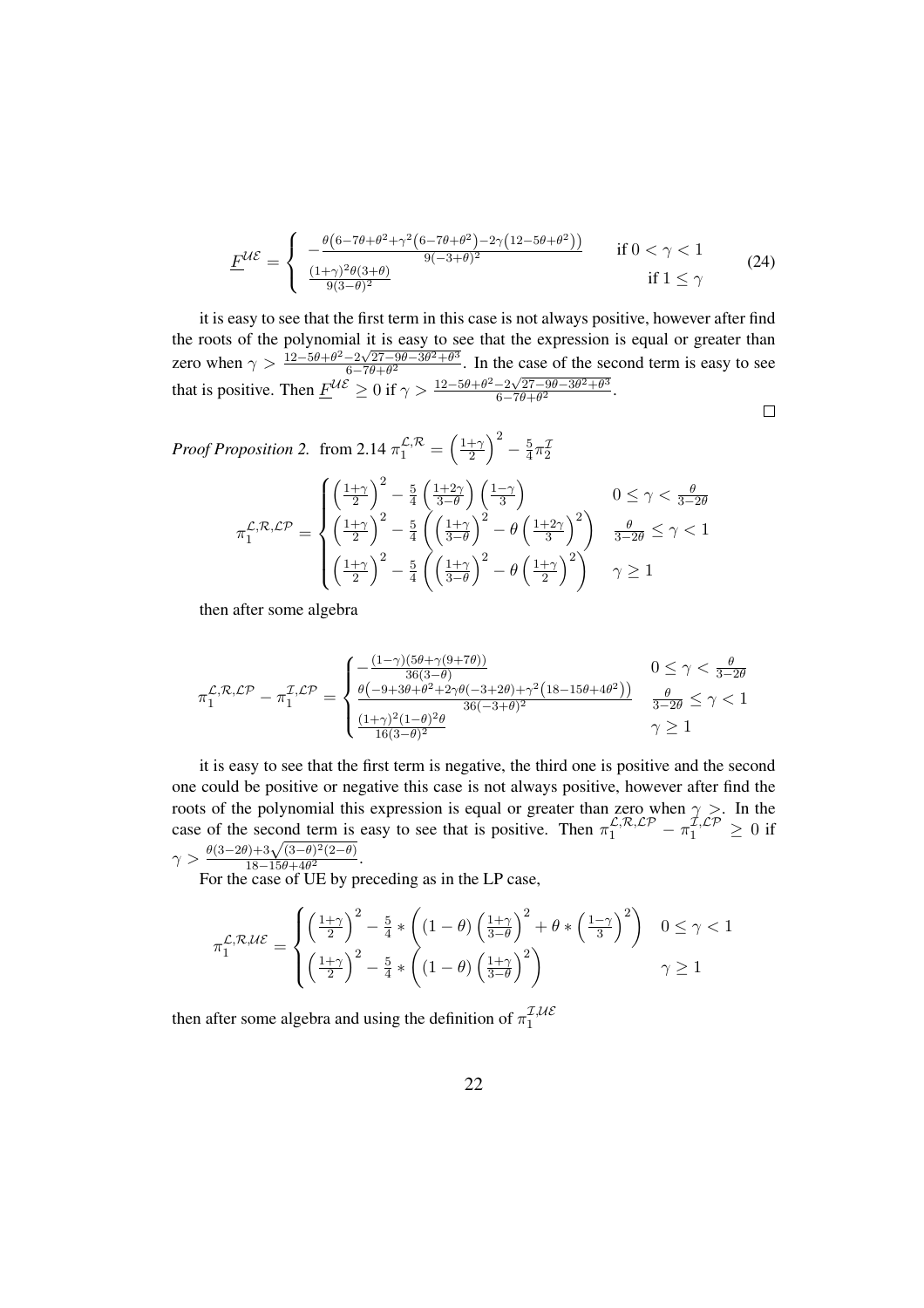$$
\pi_1^{\mathcal{L},\mathcal{R},\mathcal{UE}}-\pi_1^{\mathcal{I},\mathcal{UE}}=\begin{cases}-\frac{\theta\big(18-15\theta+\theta^2-2\gamma\theta(3+\theta)+\gamma^2\big(18-15\theta+\theta^2\big)\big)}{36(-3+\theta)^2}&0\leq\gamma<1\\ \frac{(1+\gamma)^2(-1+\theta)\theta}{4(-3+\theta)^2}&\gamma\geq1\end{cases}
$$

The second term is clearly negative, in the case of the roots of the polynomial are imaginary then the term is positive or negative, because at  $\theta = \gamma = 1/2$  the value is  $-187/7200$ , then  $\pi_1^{\mathcal{L},\mathcal{R},\mathcal{UE}} - \pi_1^{\mathcal{I},\mathcal{UE}} < 0$ .

 $\Box$ 

*Proof Proposition 3.* After some algebra,

$$
\pi_1^{\mathcal{LP}} - \pi_1^{\mathcal{UE}} = \begin{cases} \frac{\theta(3 - 5\theta + \theta^2) - 2\gamma(-9 + 21\theta - 8\theta^2 + \theta^3) + \gamma^2(27 - 15\theta - 2\theta^2 + \theta^3)}{9(-3 + \theta)^2} & 0 \le \gamma < \frac{\theta}{3 - 2\ast\theta} \\ \frac{\theta(9 - 12\theta + 2\gamma(-6 + \theta)\theta + 2\theta^2 + \gamma^2(36 - 30\theta + 5\theta^2))}{9(-3 + \theta)^2} & \frac{\theta}{3 - 2\ast\theta} \le \gamma < \delta_2 \\ \frac{\theta(2\gamma\theta(-9 + 2\theta) + 3(3 - 5\theta + \theta^2) + \gamma^2(54 - 45\theta + 8\theta^2))}{12(-3 + \theta)^2} & \delta_2 \le \gamma < 1 \\ \frac{(1 + \gamma)^2 \theta(21 - 26\theta + 5\theta^2)}{16(-3 + \theta)^2} & \gamma \ge 1 \end{cases}
$$

It easy to see that the third and fourth cases are positive, the second case has two roots under  $\theta/(2 - theta)$  and because at  $\theta = \gamma = 1/2$  is positive the term is also positive in the region under study, the last case has both roots inside the study region, then after a straightforward analysis it is concluded that.  $\pi_1^{LP} - \pi_1^{UE} > 0$  if  $\theta <$  $-9+21\theta-8\theta^2+\theta^3+3\sqrt{9-51\theta+85\theta^2-50\theta^3+12\theta^4-\theta^5}$  $\frac{\pm 3\sqrt{9}-51\theta+85\theta^2-50\theta^3+12\theta^4-\theta^3}{27-15\theta-2\theta^2+\theta^3}.$ 

In the case of the competitor, after some algebra

$$
\pi_2^{\mathcal{LP}} - \pi_2^{\mathcal{UE}} = \begin{cases}\n-\frac{\theta(6 - 7\theta + \theta^2) + \gamma(9 - 30\theta + 11\theta^2 - 2\theta^3) + \gamma^2(27 - 12\theta - 4\theta^2 + \theta^3)}{9(-3 + \theta)^2} & 0 \le \gamma < \frac{\theta}{3 - 2*\theta} \\
-\frac{\theta(9 - 12\theta + 2\gamma(-6 + \theta)\theta + 2\theta^2 + \gamma^2(36 - 30\theta + 5\theta^2))}{9(-3 + \theta)^2} & \frac{\theta}{3 - 2*\theta} \le \gamma < 1 \\
-\frac{(1 + \gamma)^2(-6 + \theta)\theta^2}{9(-3 + \theta)^2} & \gamma \ge 1\n\end{cases}
$$

in the last case is easy to see that the expression is positive, in the second case both roots are under  $\theta/(3 - 2\theta)$  and the expression is negative at  $\theta = \gamma = 1/2$ , finally in the first case both roots are inside the region of interest then after some analysis is straightforward to see that  $\pi_1^{\mathcal{LP}} - \pi_1^{\mathcal{UE}} > 0$  if  $\theta > \frac{-9 + 30\theta - 11\theta^2 + 2\theta^3 - 3\sqrt{9 - 132\theta + 238\theta^2 - 116\theta^3 + 17\theta^4}}{2(27 - 12\theta - 4\theta^2 + \theta^3)}$  $\frac{2\theta^9 - 3\sqrt{9} - 132\theta + 238\theta^2 - 116\theta^3 + 17\theta^4}{2(27 - 12\theta - 4\theta^2 + \theta^3)}.$ 

In the case of the industry

$$
\sum \pi_i^{\mathcal{LP}} - \sum \pi_i^{\mathcal{UE}} = \begin{cases} \frac{\theta(-3+2\theta) + \gamma^2 \theta(-3+2\theta) + \gamma \left(9-12\theta+5\theta^2\right)}{9(-3+\theta)^2} & 0 \le \gamma < \frac{\theta}{3-2*\theta} \\ 0 & \frac{\theta}{3-2*\theta} \le \gamma < \delta_2 \\ \frac{\theta(-9+3\theta+\theta^2+2\gamma\theta(-3+2\theta) + \gamma^2 \left(18-15\theta+4\theta^2\right))}{36(-3+\theta)^2} & \delta_2 \le \gamma < 1 \\ \frac{(1+\gamma)^2 \theta\left(189-138\theta+29\theta^2\right)}{144(-3+\theta)^2} & \gamma \ge 1 \end{cases}
$$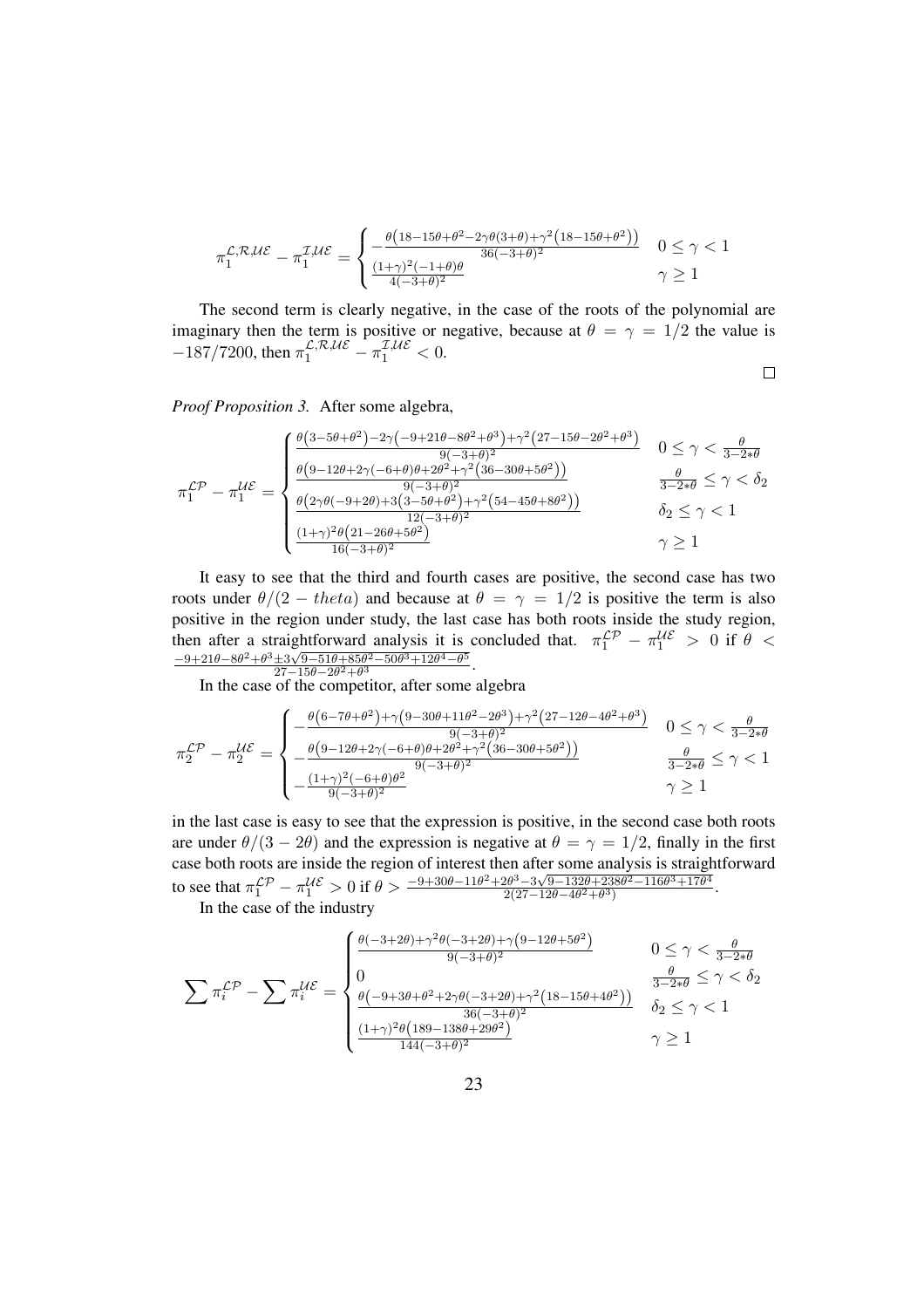In the first case both roots are outside the region of study and at  $\theta = 1/2, \gamma = 1/10$  the expression is negative, then  $\sum \pi_i^{LP} - \sum \pi_i^{UE} < 0$  if  $0 \le \gamma < \frac{\theta}{3-2*\theta}$ , the third case follows by notice that one of the roots is  $\delta_2$  (the other one is negative) and at  $\theta = 1/10, \gamma = 9/10$ the expression is positive, then  $\sum \pi_i^{LP} - \sum \pi_i^{UE} > 0$  if  $\frac{\theta}{3-2*\theta} \le \gamma < \delta_2$ , and the last case follows directly.

*Proof Proposition 4.* after some algebra

$$
Q^{\mathcal{LP}} - Q^{\mathcal{UE}} = \begin{cases} \frac{\theta - \gamma(3-2\theta)}{3(3-\theta)} & 0 \le \gamma < \frac{\theta}{3-2\ast\theta} \\ 0 & \frac{(1+\gamma)(-3+2\theta)}{3(-3+\theta)} + \sqrt{\left(\frac{1+\gamma}{3-\theta}\right)^2 - \theta \ast \left(\frac{1+2\ast\gamma}{3}\right)^2} & \frac{\theta}{3-2\ast\theta} \le \gamma < \delta_2 \\ -\frac{(1+\gamma)(-3+2\theta)}{3(-3+\theta)} + \sqrt{\left(\frac{1+\gamma}{3-\theta}\right)^2 - \theta \ast \left(\frac{1+\gamma}{2}\right)^2} & \gamma \ge 1 \end{cases}
$$

in the case when  $0 \le \gamma < \frac{\theta}{3-2*\theta}$ , it is observable that  $\partial (Q^{\mathcal{LP}} - Q^{\mathcal{UE}})/\partial \gamma < 0$  and at  $\gamma = \frac{\theta}{3-2* \theta} Q^{\mathcal{LP}} - Q^{\mathcal{UE}} = 0$ , then  $Q^{\mathcal{LP}} - Q^{\mathcal{UE}} > 0$  for  $0 \leq \gamma < \frac{\theta}{3-2* \theta}$ . In the third case, because both roots of the polynomial are below  $\delta_2$  then the term is positive or negative, because at  $\theta = 1/10, \gamma = 9/10$  the expression is negative, by noticing that if the third term is negative this implies that the fourth it is also negative, then  $Q^{\mathcal{L}\widetilde{\mathcal{P}}} - Q^{\mathcal{U}\mathcal{E}} > 0$  for  $\gamma > \delta_2$ .  $\gamma \geq \delta_2$ .

### **References**

- J.J. Anton and D.A. Yao. Finding" Lost" Profits: An Equilibrium Analysis of Patent Infringement Damages. *Journal of Law, Economics, and Organization*, 23(1):186, 2007.
- K.J. Arrow. Economic Welfare and the Allocation of Resources for Invention, 1962.
- J. Boone. Intensity of competition and the incentive to innovate. *International Journal of Industrial Organization*, 19(5):705–726, 2001.
- J.P. Choi. Alternative damage rules and probabilistic intellectual property rights: Unjust enrichment, lost profits, and reasonable royalty remedies. *Information Economics and Policy*, 21(2):145–157, 2009.
- D. Encaoua and Y. Lefouili. LICENSING WEAKPATENTSA. The Journal of *Industrial Economics*, 57(3):0022–1821, 2009.